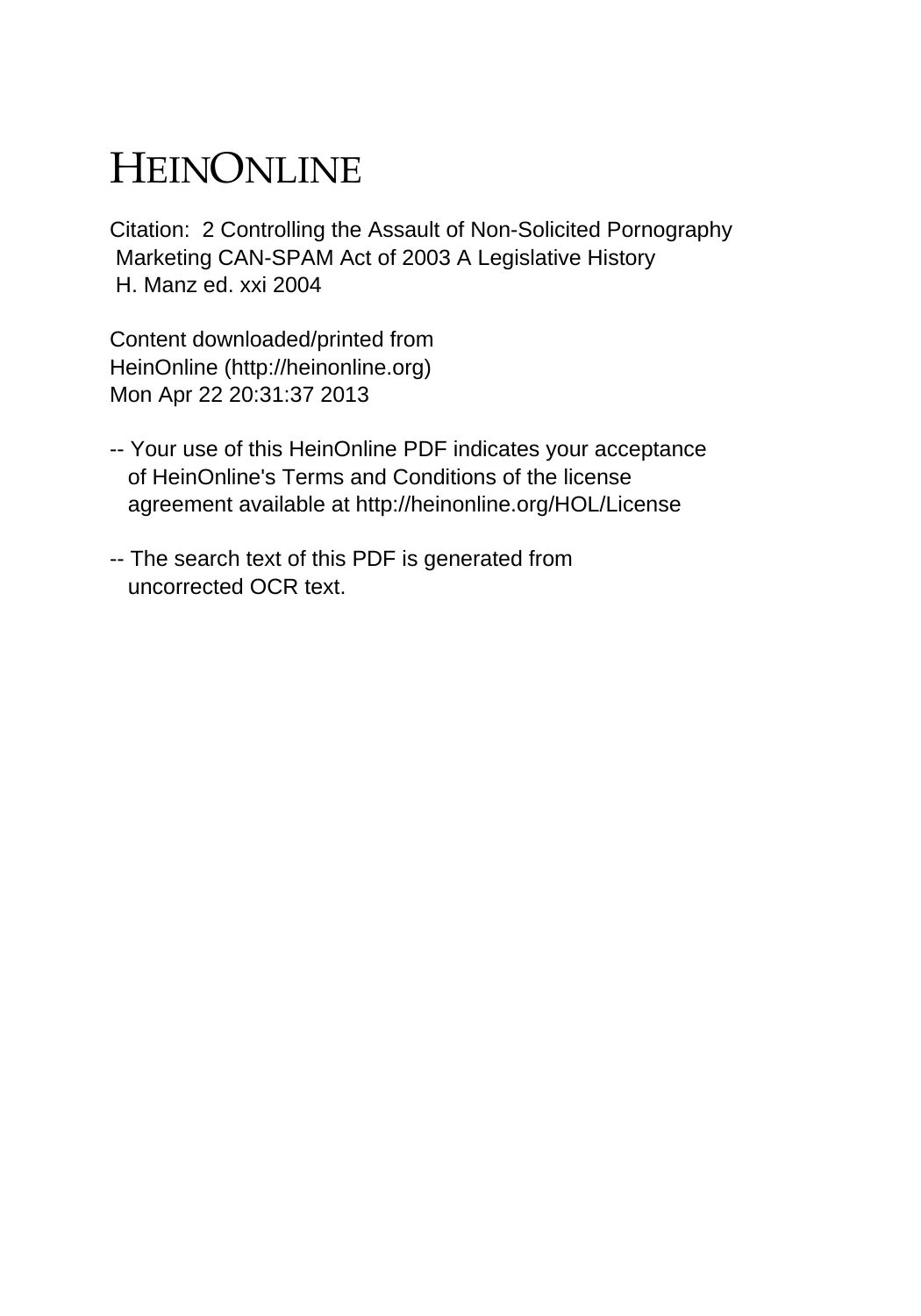Calendar No. 288

ct~  $\mathbf{u} \parallel \mathbf{u}$  and **0**  $\mathbb{Z}$  |  $\mathbb{Z}$  |  $\mathbb{Z}$ E F

V N  $\overline{\epsilon}$ 

**SEPTEMBER 25, 2003** 

Reported with an amendment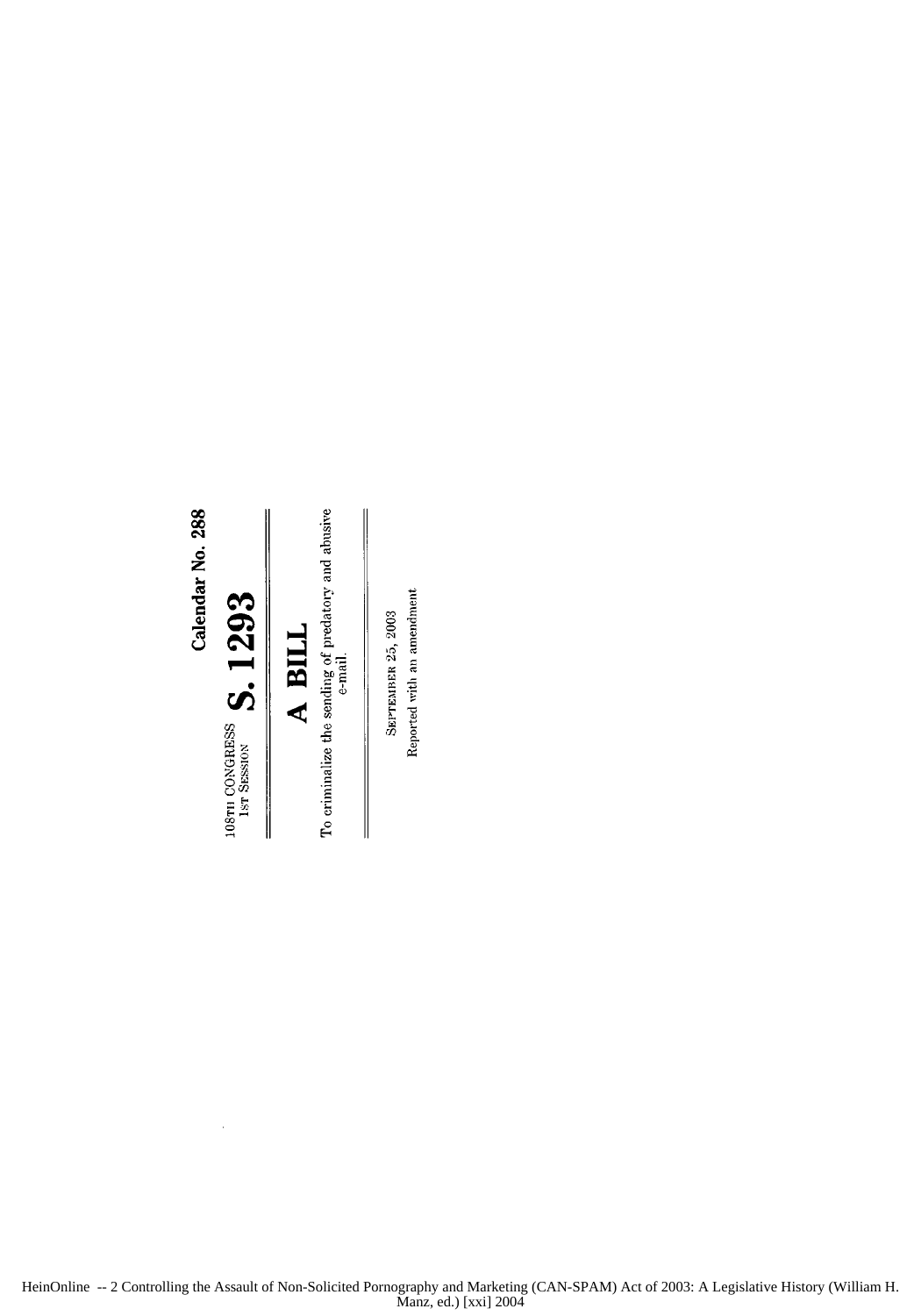HeinOnline -- 2 Controlling the Assault of Non-Solicited Pornography and Marketing (CAN-SPAM) Act of 2003: A Legislative History (William H. Manz, ed.) [xxii] 2004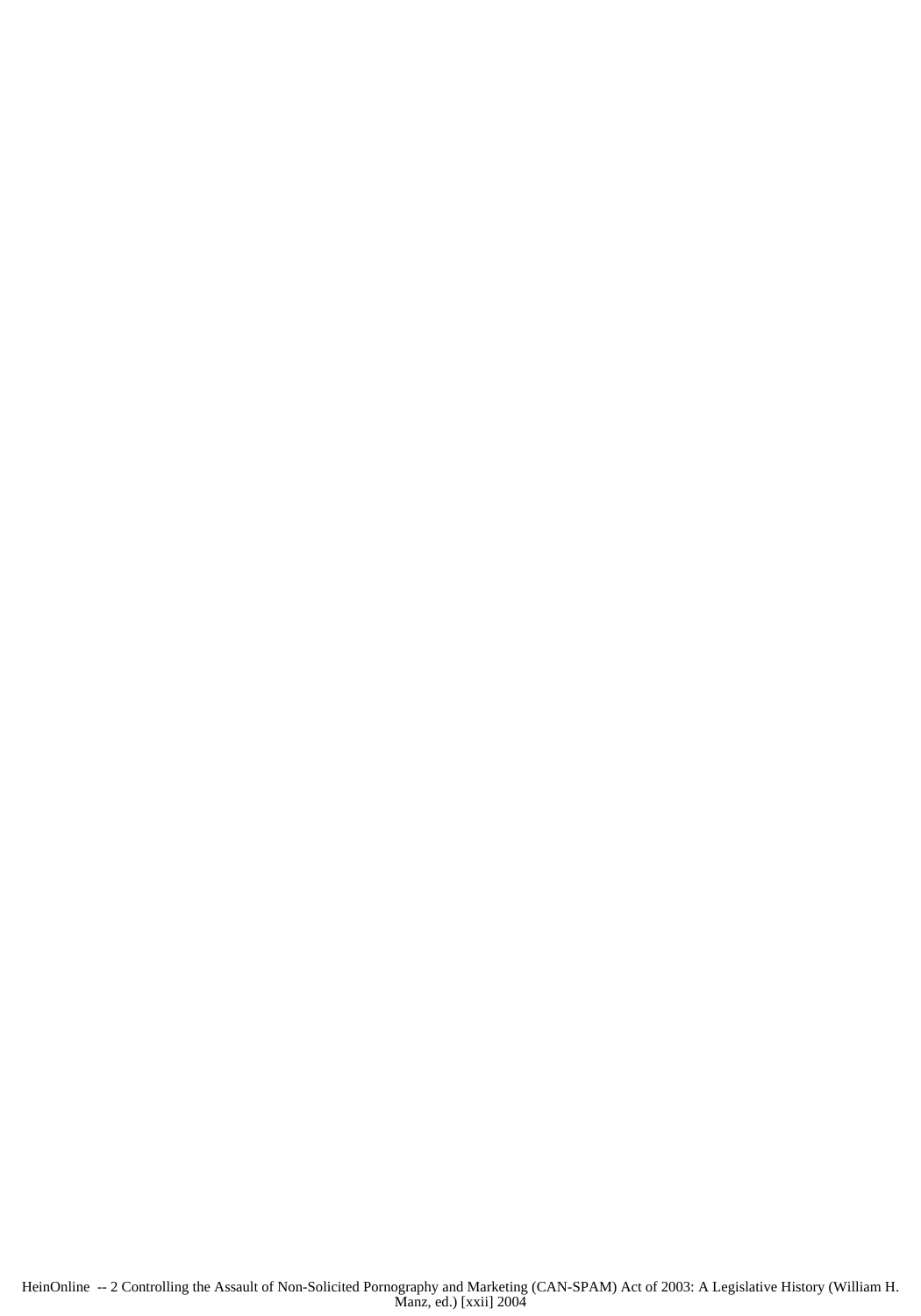## Calendar No. 288

**108TH CONGRESS 1ST SESSION** 

To criminalize the sending of predatory and abusive e-mail.

S. 1293

### IN THE SENATE OF THE UNITED STATES

JUNE 19, 2003

Mr. HATCH (for himself, Mr. LEAHY, Mr. SCHUMER, Mr. GRASSLEY, Mrs. FEINSTEIN, Mr. DEWINE, Mr. EDWARDS, Mr. WYDEN, Mr. BURNS, Mr. PRYOR, Mr. MILLER, and Mr. NELSON of Florida) introduced the following bill; which was read twice and referred to the Committee on the Judiciary

**SEPTEMBER 25, 2003** 

Reported by Mr. HATCH, with an amendment [Strike out all after the enacting clause and insert the part printed in italic]

### A BILL

To criminalize the sending of predatory and abusive e-mail.

- $\mathbf{1}$ Be it enacted by the Senate and House of Representa-
- $\overline{2}$ tives of the United States of America in Congress assembled,
- 3 **SECTION 1. SHORT TITLE.**
- This Act may be eited as the "Criminal Spam Act  $\overline{4}$ 5 of  $2003"$ .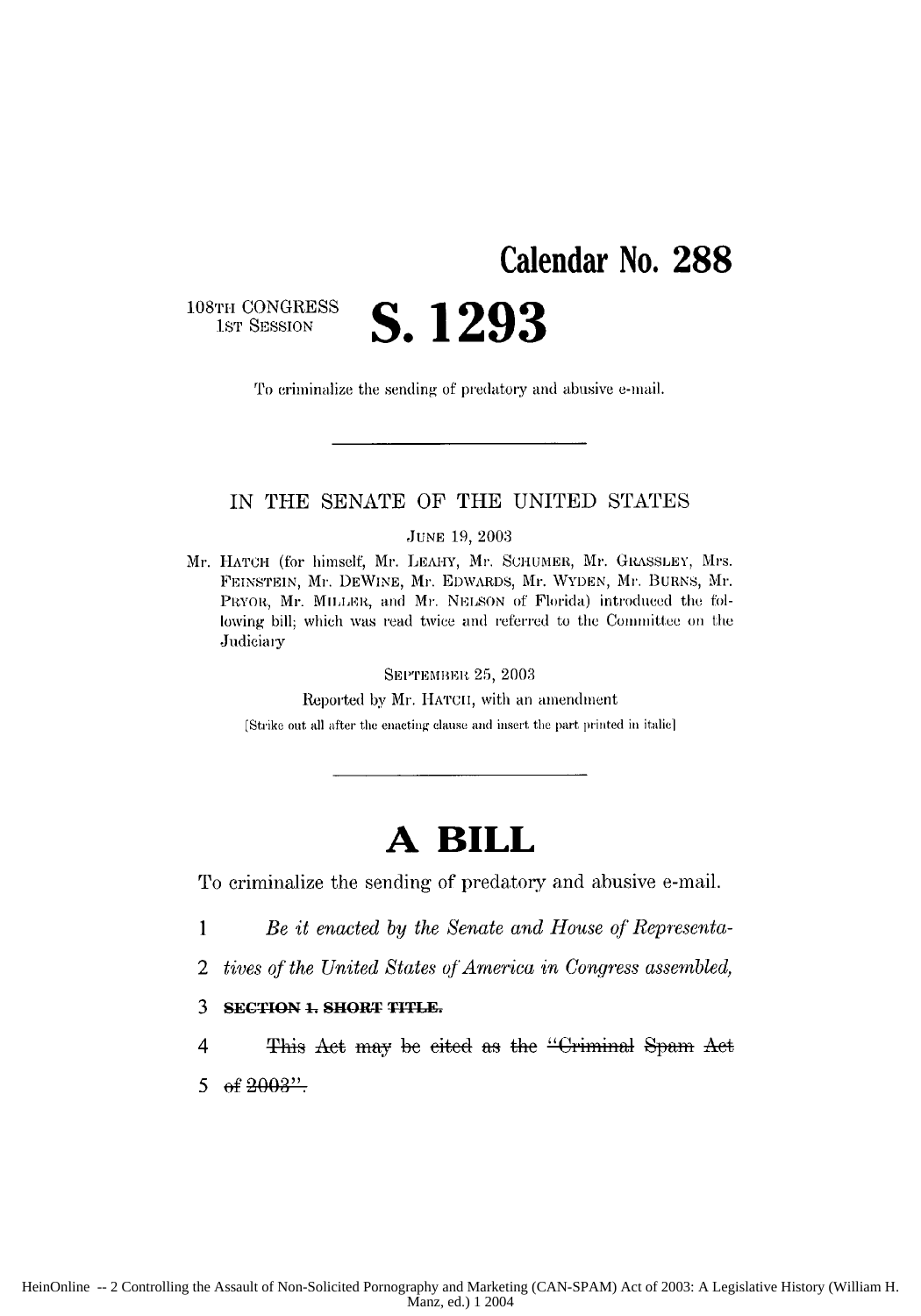$\mathbf{1}$ SEC. 2. PROHIBITION AGAINST PREDATORY AND ARUSIVE  $\overline{2}$ **COMMERCIAL E-MAIL.** 3  $(a)$  OFFENSE.  $\overline{\mathbf{4}}$  $(1)$  In GENERAL. Chapter 47 of title 18, United States Code, is amended by adding at the  $\varsigma$ 6 end the following new section. 7 "\\$1037. Fraud and related activity in connection 8 with electronic mail 9  $\frac{u}{a}$  In GENERAL. Whoever, in or affecting interstate or foreign commerce, knowingly-10 11  $\frac{11}{2}$  accesses a protected computer without au-12 thorization, and intentionally initiates the trans-13 mission of multiple commercial electronic mail mes- $14$ sages from or through such computer; 15  $\frac{11}{2}$  uses a protected computer to relay or re-16 transmit multiple commercial electronic mail mes- $17$ sages, with the intent to deceive or mislead recipi-18 ents, or any Internet access service, as to the origin 19 of such messages; 20  $\frac{4}{3}$  falsifies header information in multiple  $21$ commercial electronic mail messages and inten-22 tionally initiates the transmission of such messages. 23  $\Theta$ r 24  $\frac{4}{4}$  registers, using information that falsifies 25 the identity of the actual registrant, for 5 or more 26 electronic mail accounts or online user accounts or S 1293 RS

 $\overline{2}$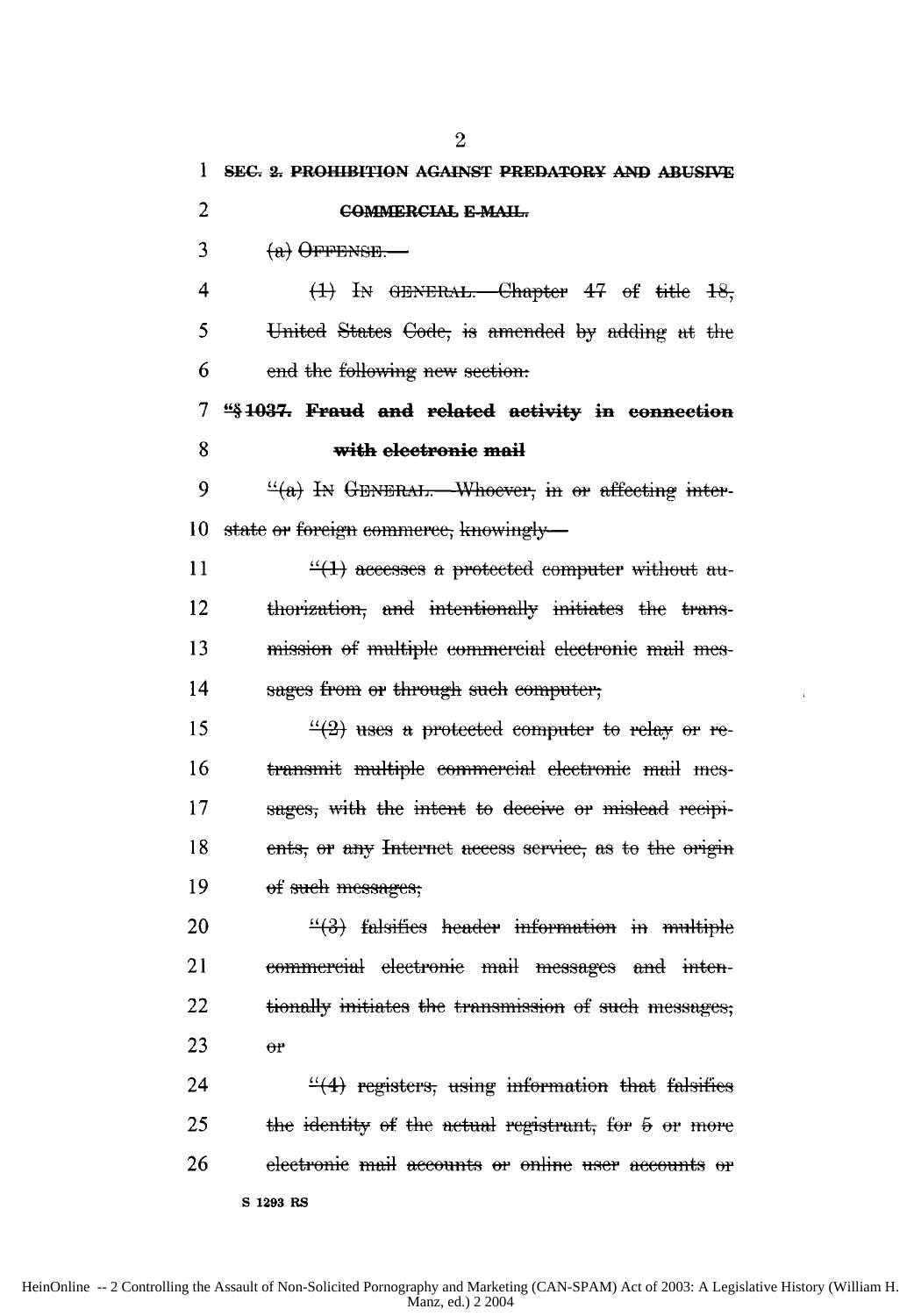| $\mathbf{1}$ | 2 or more domain names, and intentionally initiates                                                                                                                                                                                                                                           |
|--------------|-----------------------------------------------------------------------------------------------------------------------------------------------------------------------------------------------------------------------------------------------------------------------------------------------|
| 2            | the transmission of multiple commercial electronic                                                                                                                                                                                                                                            |
| 3            | mail messages from such accounts or domain names;                                                                                                                                                                                                                                             |
| 4            | or conspires to do so, shall be punished as provided in                                                                                                                                                                                                                                       |
| 5            | subsection (b).                                                                                                                                                                                                                                                                               |
| 6            | "(b) PENALTIES.—The punishment for an offense                                                                                                                                                                                                                                                 |
| 7            | $\frac{1}{2}$ and $\frac{1}{2}$ and $\frac{1}{2}$ and $\frac{1}{2}$ and $\frac{1}{2}$ and $\frac{1}{2}$ and $\frac{1}{2}$ and $\frac{1}{2}$ and $\frac{1}{2}$ and $\frac{1}{2}$ and $\frac{1}{2}$ and $\frac{1}{2}$ and $\frac{1}{2}$ and $\frac{1}{2}$ and $\frac{1}{2}$ and $\frac{1}{2}$ a |
| 8            | $\frac{4}{1}$ a fine under this title, imprisonment for                                                                                                                                                                                                                                       |
| 9            | not more than 5 years, or both, if                                                                                                                                                                                                                                                            |
| 10           | $\frac{H(A)}{A}$ the offense is committed in further-                                                                                                                                                                                                                                         |
| 11           | ance of any felony under the laws of the United                                                                                                                                                                                                                                               |
| 12           | States or of any State; or                                                                                                                                                                                                                                                                    |
| 13           | "(B) the defendant has previously been                                                                                                                                                                                                                                                        |
| 14           | convicted under this section or section $1030$ , or                                                                                                                                                                                                                                           |
| 15           | under the law of any State for conduct involv-                                                                                                                                                                                                                                                |
| 16           | ing the transmission of multiple commercial                                                                                                                                                                                                                                                   |
| 17           | electronic mail messages or unauthorized access                                                                                                                                                                                                                                               |
| 18           | to a computer system;                                                                                                                                                                                                                                                                         |
| 19           | $\frac{u(2)}{2}$ a fine under this title, imprisonment for                                                                                                                                                                                                                                    |
| 20           | not more than 3 years, or both, if-                                                                                                                                                                                                                                                           |
| 21           | $\frac{H(A)}{A}$ the offense is an offense under sub-                                                                                                                                                                                                                                         |
| 22           | section $(a)(1)$ ;                                                                                                                                                                                                                                                                            |
| 23           | $\frac{1}{1}$ the offense is an offense under sub-                                                                                                                                                                                                                                            |
| 24           | section $(a)(4)$ and involved 20 or more falsified                                                                                                                                                                                                                                            |
| 25           | electronic mail or online user account registra-                                                                                                                                                                                                                                              |
|              |                                                                                                                                                                                                                                                                                               |

 $\overline{3}$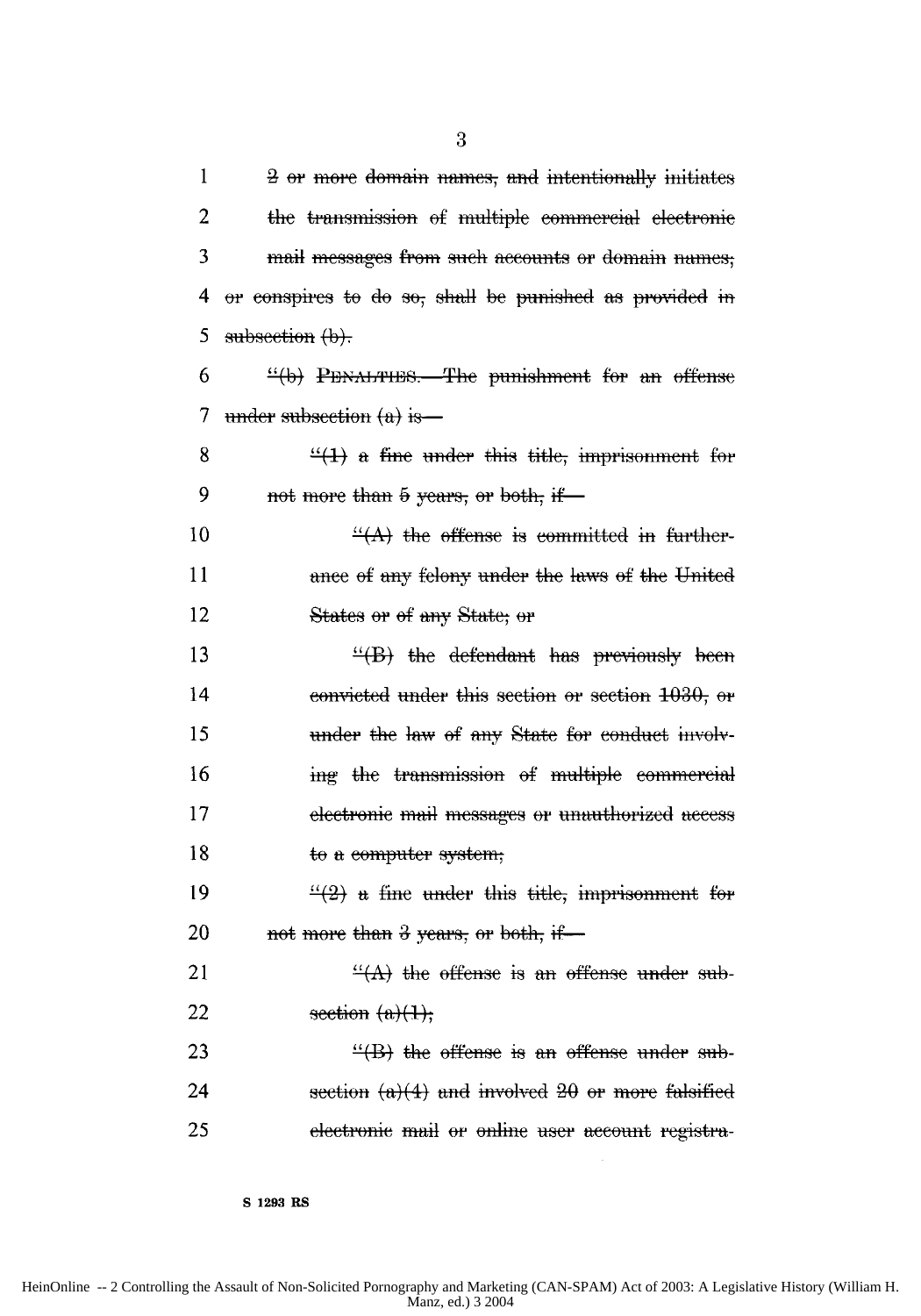| $\mathbf{1}$ | tions, or 10 or more falsified domain name reg-               |
|--------------|---------------------------------------------------------------|
| 2            | istrations;                                                   |
| 3            | $\frac{H(G)}{H(G)}$ the volume of electronic mail mes-        |
| 4            | sages transmitted in furtherance of the offense               |
| 5            | exceeded 2,500 during any 24-hour period,                     |
| 6            | 25,000 during any 30-day period, or 250,000                   |
| 7            | during any 1-year period;                                     |
| 8            | $\frac{H}{D}$ the offense caused loss to 1 or more            |
| 9            | persons aggregating \$5,000 or more in value                  |
| 10           | during any 1-year period;                                     |
| 11           | $\frac{H}{B}$ as a result of the offense any indi-            |
| 12           | vidual committing the offense obtained anything               |
| 13           | of value aggregating \$5,000 or more during any               |
| 14           | <del>1 year</del> period; or                                  |
| 15           | $\mathcal{L}(F)$ the offense was undertaken by the de-        |
| 16           | fendant in concert with 3 or more other persons               |
| 17           | with respect to whom the defendant occupied a                 |
| 18           | position of organizer or leader; and                          |
| 19           | $\frac{14}{3}$ a fine under this title or imprisonment for    |
| 20           | not more than 1 year, or both, in any other case.             |
| 21           | $\frac{H}{C}$ FORFEITURE. A person who is convicted of an     |
| 22           | offense under this section shall forfeit to the United States |
| 23           | such person's interest in-                                    |

 $\overline{4}$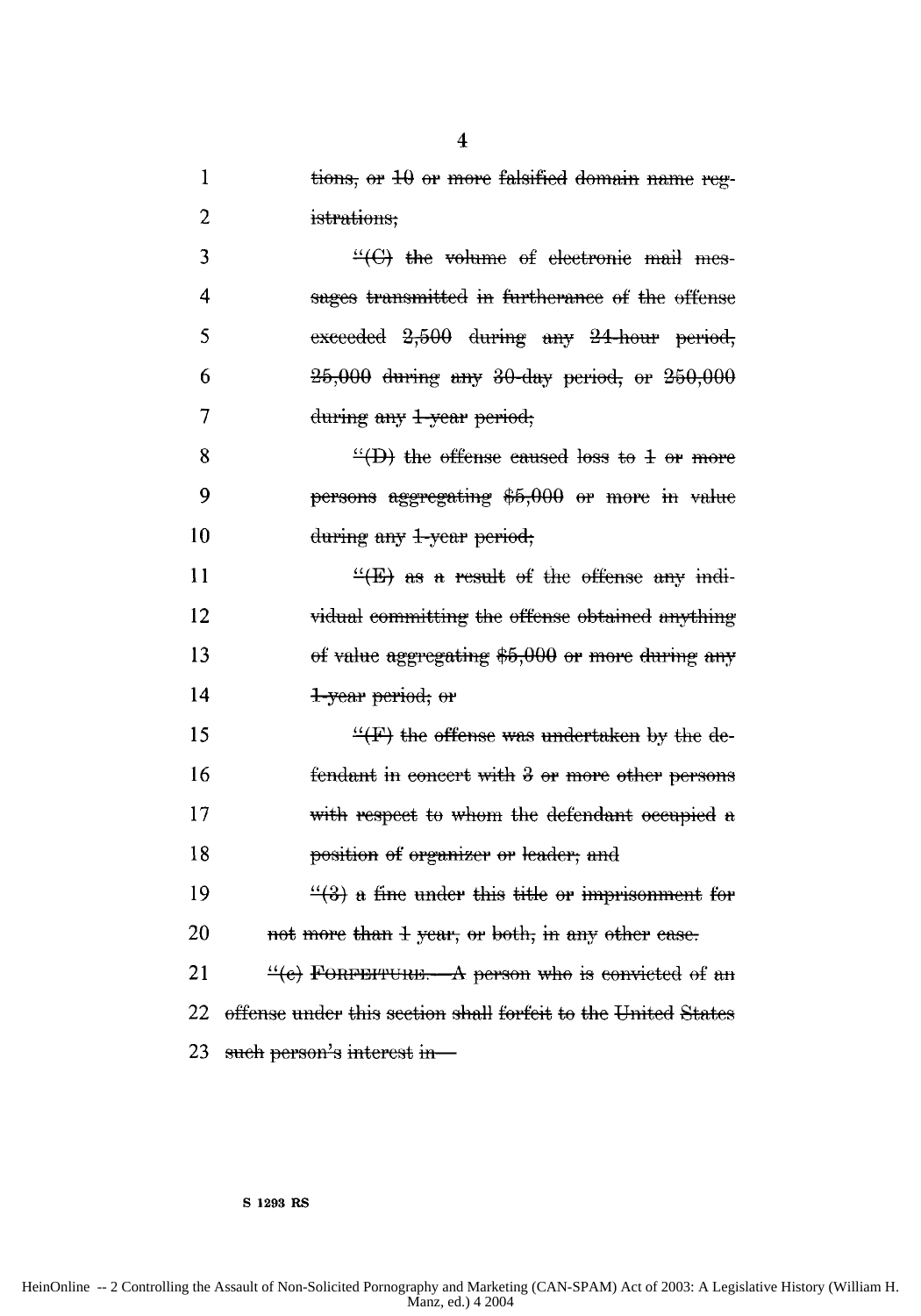$\mathbf{1}$  $\frac{11}{2}$  any property, real or personal, constituting  $\overline{2}$ or traceable to gross profits or other proceeds ob-3 tained from such offense; and

 $\overline{4}$  $\frac{17}{2}$  any equipment, software, or other tech-5 nology used or intended to be used to commit or to 6 promote the commission of such offense.

"(d) CIVIL REMEDIES.  $\overline{7}$ 

8  $\frac{17}{11}$  In GENERAL. The Attorney General, or 9 any person engaged in the business of providing an 10 Internet access service to the public aggrieved by 11 reason of a violation of subsection (a), may com- $12$ mence a civil action against the violator in any ap- $13$ propriate United States District Court for the relief  $14$ set forth in paragraphs  $(2)$  and  $(3)$ . No action may 15 be brought under this subsection unless such action 16 is begun within 2 years of the date of the act which 17 is the basis for the action.

 $\frac{4(2)}{2}$  ATTORNEY GENERAL ACTION. In an ac-18 19 tion by the Attorney General under paragraph  $(1)$ , 20 the court may award appropriate relief, including 21 temporary, preliminary, or permanent injunctive re-22 hef. The court may also assess a civil penalty in an 23 amount not exceeding  $$25,000$  per day of violation, 24 or not less than  $\frac{62}{2}$  or more than  $\frac{68}{2}$  per electronic

#### S 1293 RS

5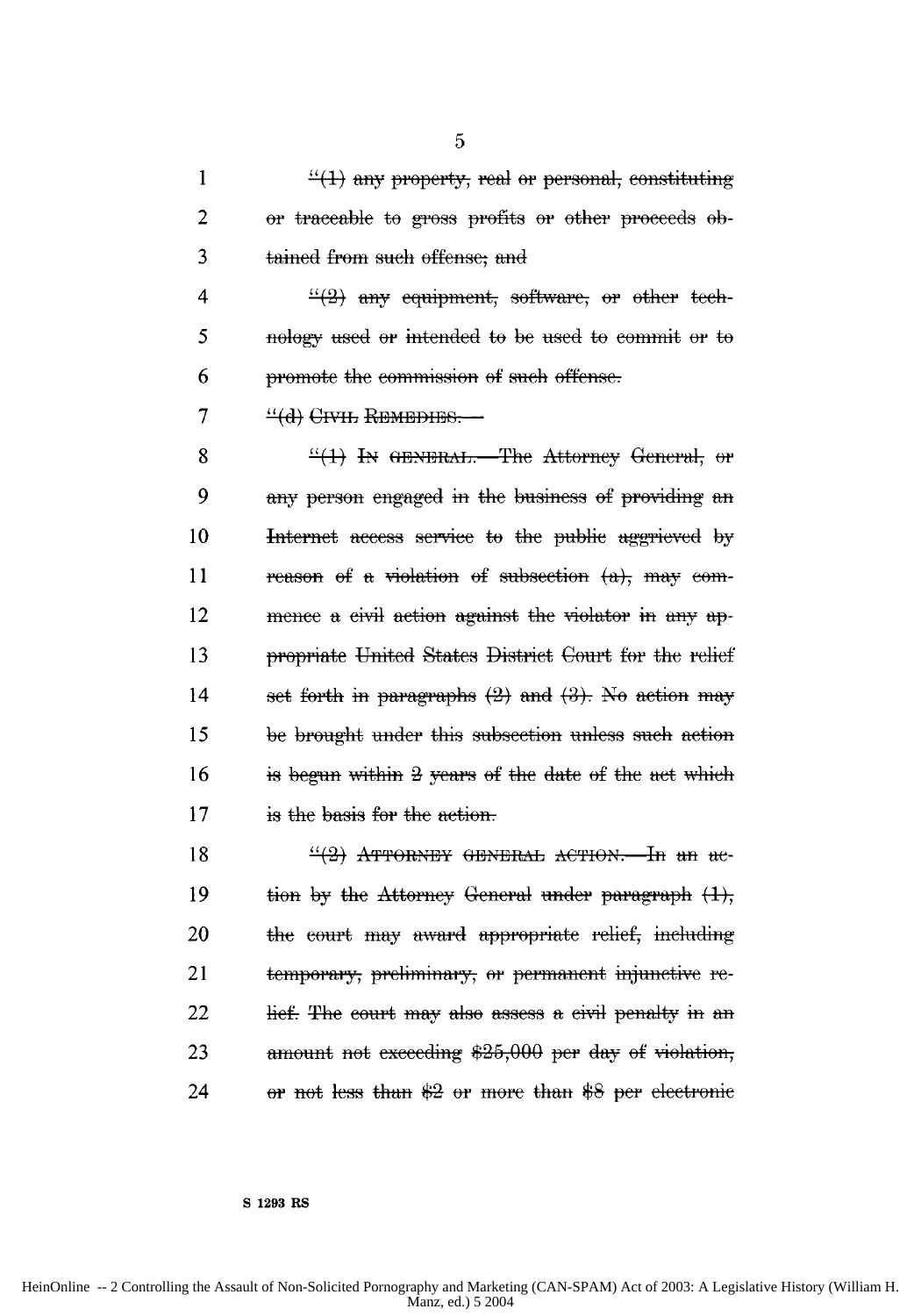$\mathbf{1}$ mail message initiated in violation of subsection  $(a)$ ,  $\overline{2}$ as the court considers just.

 $\frac{443}{8}$  OTHER ACTIONS. In any other action 3  $\overline{\mathbf{4}}$ under paragraph  $(1)$ , the court may award appro-5 priate relief, including temporary, preliminary, or 6 permanent injunctive relief, and damages in an 7 amount equal to the greater of

8  $\frac{H(A)}{A}$  the actual damages suffered by the 9 Internet access service as a result of the viola-10 tion, and any receipts of the violator that are 11 attributable to the violation and are not taken  $12$ into account in computing actual damages, or

13  $\frac{1}{2}$  statutory damages in the sum of \$25,000 per day of violation, or not less than 14 15 \$2 or more than \$8 per electronic mail message 16 initiated in violation of subsection  $(a)$ , as the  $17$ court considers just.

18 "(e) DEFINITIONS. - In this section:

19 "(1) COMMERCIAL ELECTRONIC MAIL MES-20 sage. The term 'commercial electronic mail mes- $21$ sage' means any electronic mail message the primary  $22$ purpose of which is the commercial advertisement or 23 promotion of a commercial product or service (in-24 eluding content on an Internet website or online site 25 operated for a commercial purpose).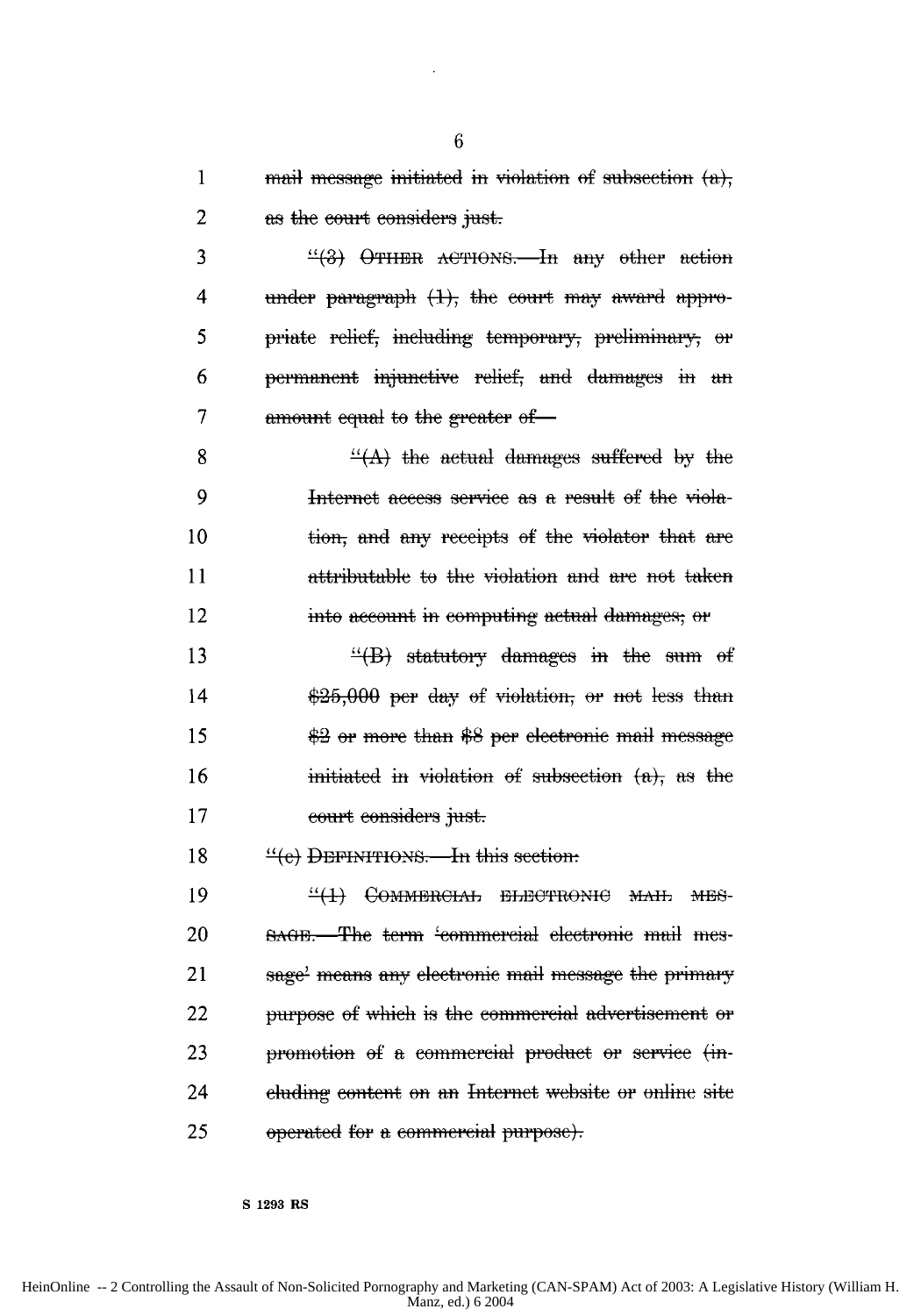$\mathbf{1}$  $\frac{11}{2}$ COMPUTER AND **PROTECTED**  $\overline{\text{COM}}$ - $\overline{2}$ PUTER. The terms 'computer' and 'protected com-3 puter' have the meaning given those terms in section  $\overline{4}$ 1030(e) of this title.

5  $\frac{443}{3}$  DOMAIN NAME. The term  $4$  domain name<sup>2</sup> 6 means any alphanumeric designation which is reg-7 istered with or assigned by any domain name reg- $\mathbf{R}$ istrar, domain name registry, or other domain name 9 registration authority, and that is included in an 10 electronic mail message.

11  $\frac{14}{10}$  HEADER INFORMATION. The term 'head- $12$ er information' means the source, destination, routing information, or information authenticating the 13 14 sender, associated with an electronic mail message, 15 including but not limited to the originating domain 16 name, originating electronic mail address, informa- $17$ tion regarding any part of the route that an elec-18 tronic mail message travels or appears to travel on 19 the Internet or on an online service, or other authen-20 ticating information.

21  $\frac{4}{5}$  INITIATE. The term  $\frac{4}{1}$  initiate' means to 22 originate an electronic mail message or to procure 23 the origination of such message, regardless of wheth-24 er the message reaches its intended recipients, and 25 does not include the actions of an Internet access

**S 1293 RS** 

 $\overline{7}$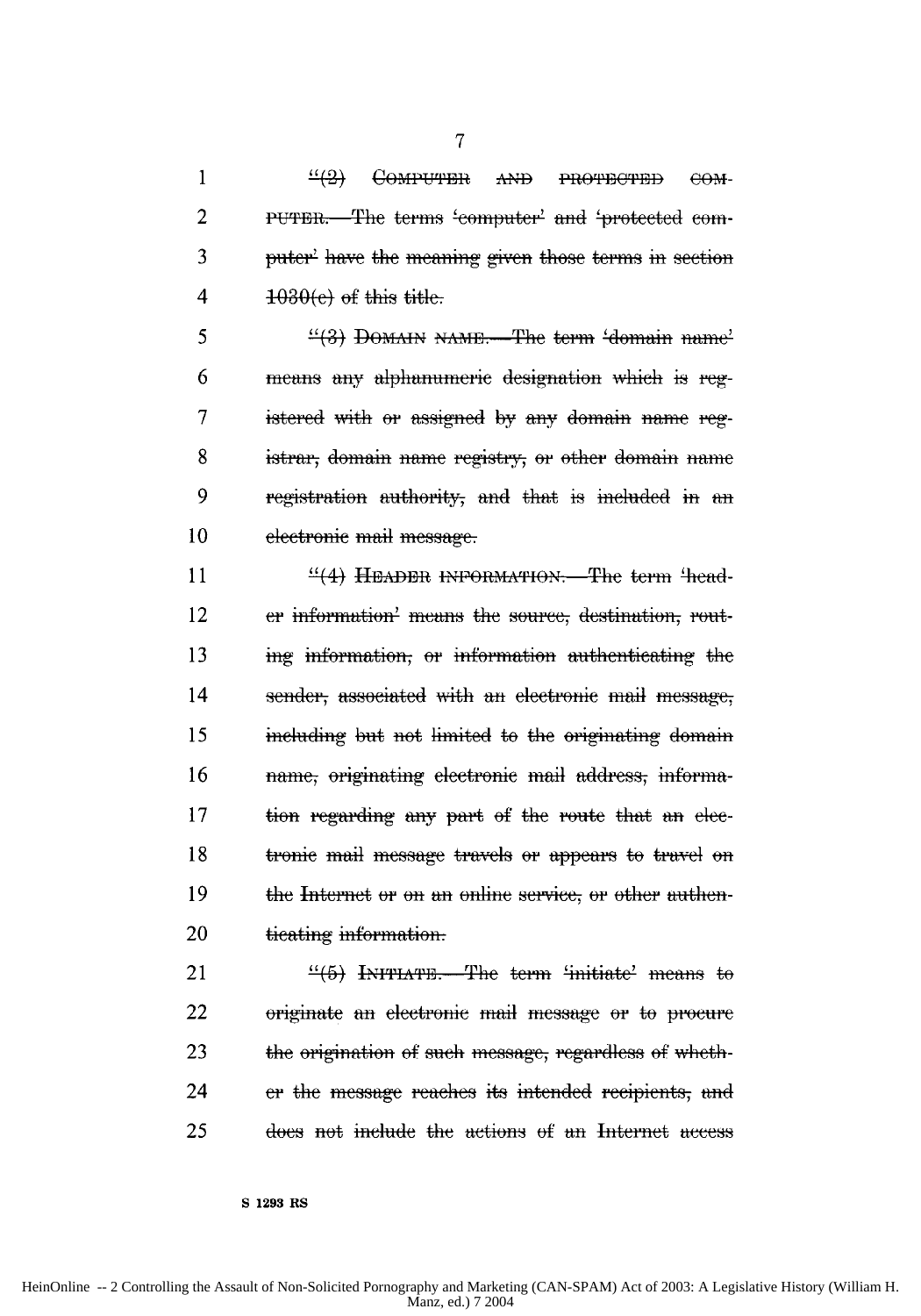$\mathbf{1}$ service used by another person for the transmission  $\overline{2}$ of an electronic mail message for which another per-3 son has provided and selected the recipient electronic mail addresses. 4

5  $\frac{446}{1}$  INTERNET ACCESS SERVICE. The term 6 <del>Internet access service' has the meaning given that</del>  $\overline{7}$ term in section  $231(e)(4)$  of the Communications 8 Act of  $1934$  (47 U.S.C.  $231(e)(4)$ ).

9  $\frac{17}{10}$  LOSS. The term 'loss' has the meaning 10 given that term in section  $1030(e)$  of this title.

11  $\frac{17}{8}$  MESSAGE. The term 'message' means  $12$ each electronic mail message addressed to a discrete 13 addressee.

 $\frac{11}{19}$  MULTIPLE. The term 'multiple' means  $14$ 15 more than 100 electronic mail messages during a 16 24-hour period, more than 1,000 electronic mail 17 messages during a 30-day period, or more than 18 10,000 electronic mail messages during a 1-year pe-19  $\frac{1}{100}$ 

20  $\Theta$  Conforming AMENDMENT. The chapter 21 analysis for chapter 47 of title 18, United States 22 Code, is amended by adding at the end the fol-23 lowing.

"See: "1037. Frand and related activity in connection with electronic mail.".

24 (b) UNITED STATES SENTENCING COMMISSION.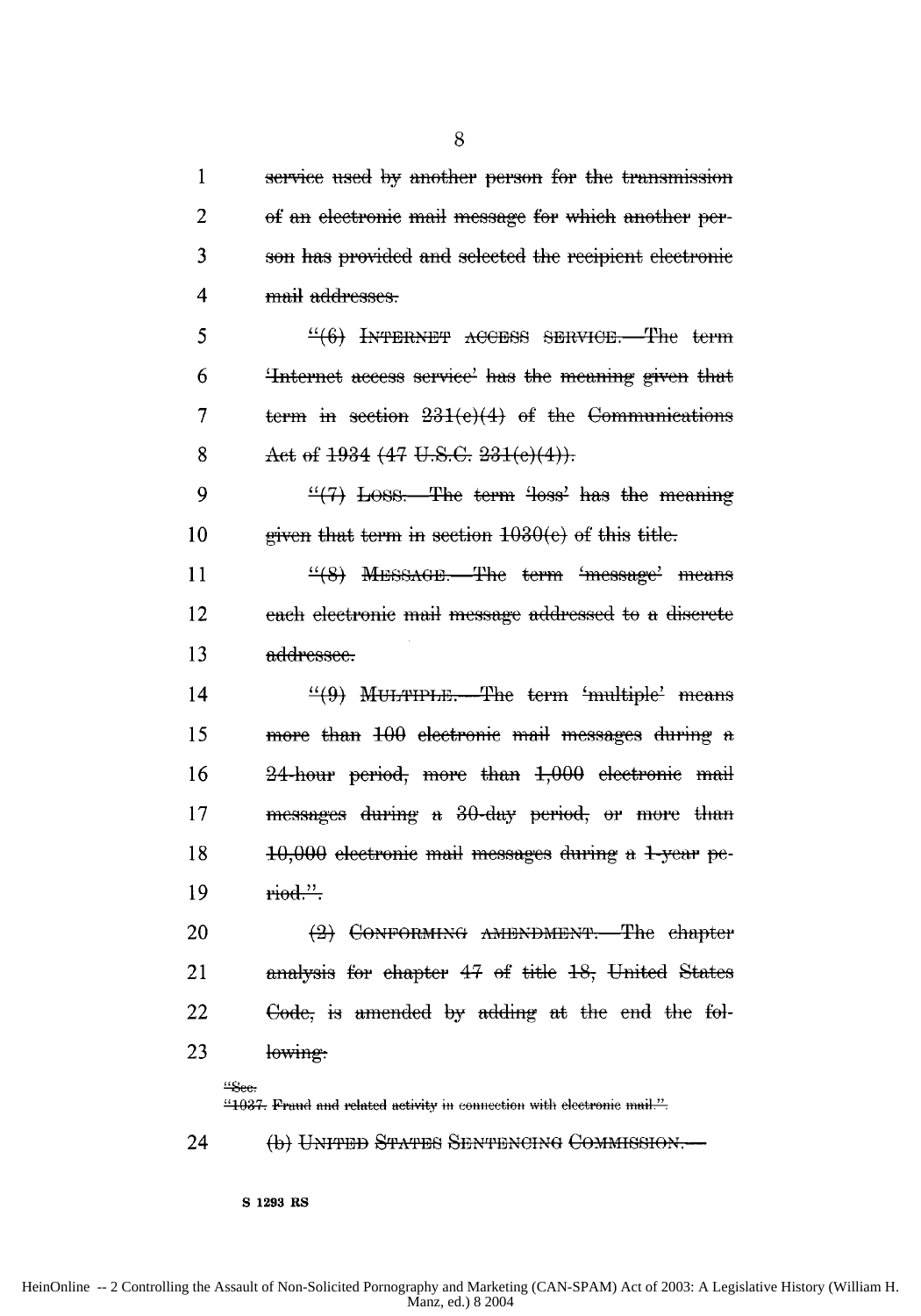| 1  | $(1)$ DIRECTIVE. Pursuant to its authority              |
|----|---------------------------------------------------------|
| 2  | under section $994(p)$ of title 28, United States Code, |
| 3  | and in accordance with this section, the United         |
| 4  | States Sentencing Commission shall review and, as       |
| 5  | appropriate, amend the sentencing guidelines and        |
| 6  | policy statements to provide appropriate penalties      |
| 7  | for violations of section 1037 of title 18, United      |
| 8  | States Code, as added by this section.                  |
| 9  | $(2)$ REQUIREMENTS. In carrying out this sub-           |
| 10 | section, the Sentencing Commission shall consider       |
| 11 | providing sentencing enhancements for those con-        |
| 12 | victed under section 1037 of title 18, United States    |
| 13 | <del>Code, who —</del>                                  |
| 14 | $(A)$ obtained electronic mail addresses                |
| 15 | through improper means, including—                      |
| 16 | (i) harvesting electronic mail address-                 |
| 17 | es of the users of a website, proprietary               |
| 18 | service, or other online public forum oper-             |
| 19 | ated by another person, without the au-                 |
| 20 | thorization of such person; and                         |
| 21 | randomly generating electronic<br>$\overline{t}$        |
| 22 | mail addresses by computer; or                          |
| 23 | (B) knew that the commercial electronic                 |
| 24 | mail messages involved in the offense contained         |
| 25 | or advertised an Internet domain for which the          |

9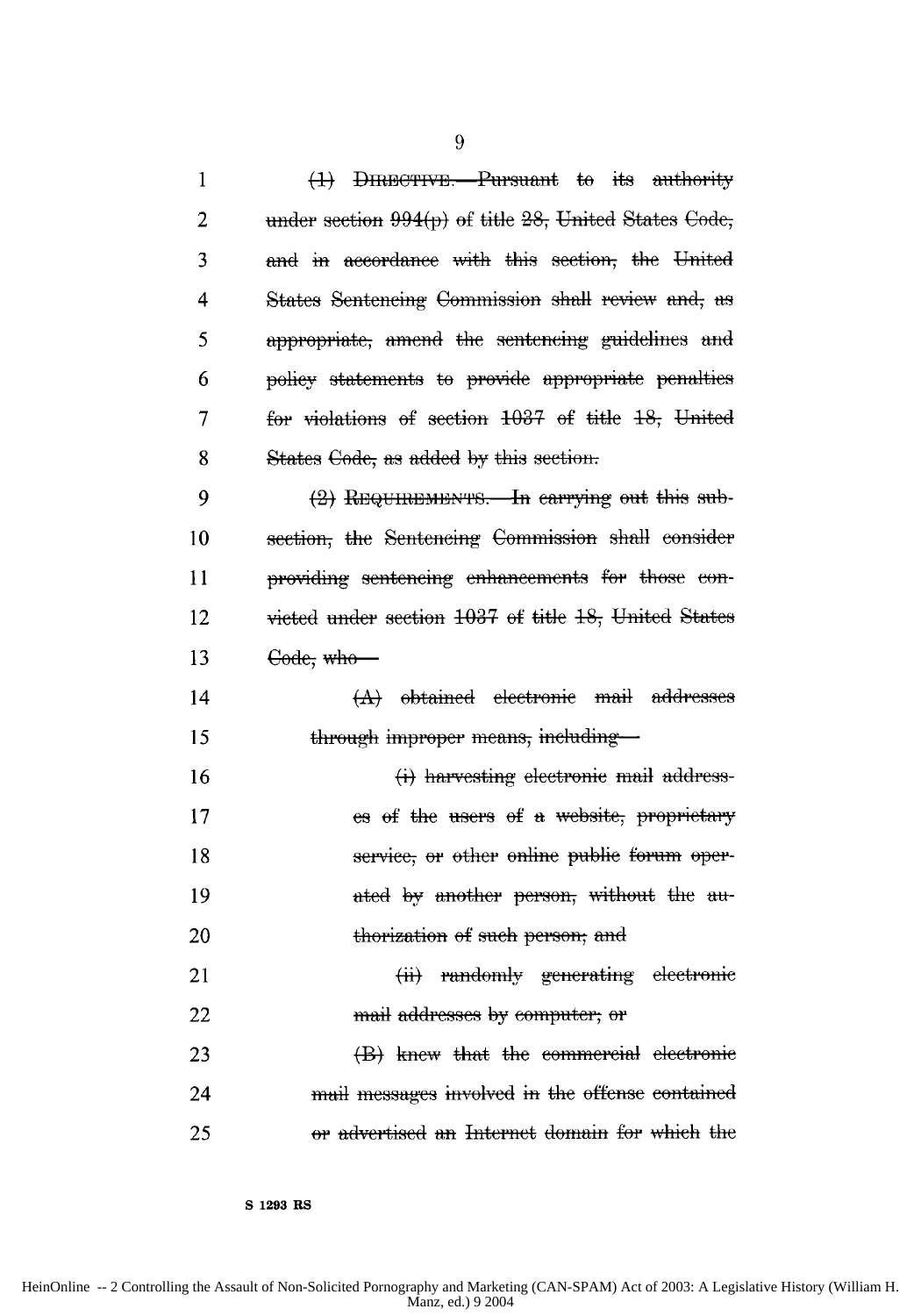| 1                       | registrant of the domain had provided false reg-             |
|-------------------------|--------------------------------------------------------------|
| 2                       | istration information.                                       |
| 3                       | SEC. 3. REPORT AND SENSE OF CONGRESS REGARDING               |
| $\overline{\mathbf{4}}$ | INTERNATIONAL SPAM.                                          |
| 5                       | $(a)$ FINDINGS. Congress finds the following.                |
| 6                       | $(1)$ The Internet is a global communications                |
| 7                       | medium.                                                      |
| 8                       | $(2)$ Commercial e-mail sent in violation of this            |
| 9                       | Act can be sent from virtually anywhere in the               |
| 10                      | world-                                                       |
| 11                      | (3) As domestic deterrence and enforcement                   |
| 12                      | against predatory and abusive commercial e-mail im-          |
| 13                      | proves, there is a risk that predatory and abusive           |
| 14                      | spammers will move their activities abroad and spam          |
| 15                      | into the United States.                                      |
| 16                      | $(4)$ As with other forms of eyber-erime, inter-             |
| 17                      | national cooperation of law enforcement officials is         |
| 18                      | essential to combat predatory and abusive spam.              |
| 19                      | (b) REPORT. The Department of Justice and the                |
| 20                      | Department of State shall report to Congress within 18       |
|                         | 21 months of the date of enactment of this Act regarding the |
| 22                      | status of their efforts to achieve international cooperation |
| 23                      | in the investigation and prosecution of spammers who en-     |
| 24                      | gage in conduct that violates this Act, including the juris- |
| 25                      | dictions involved and the outcomes of any prosecutions,      |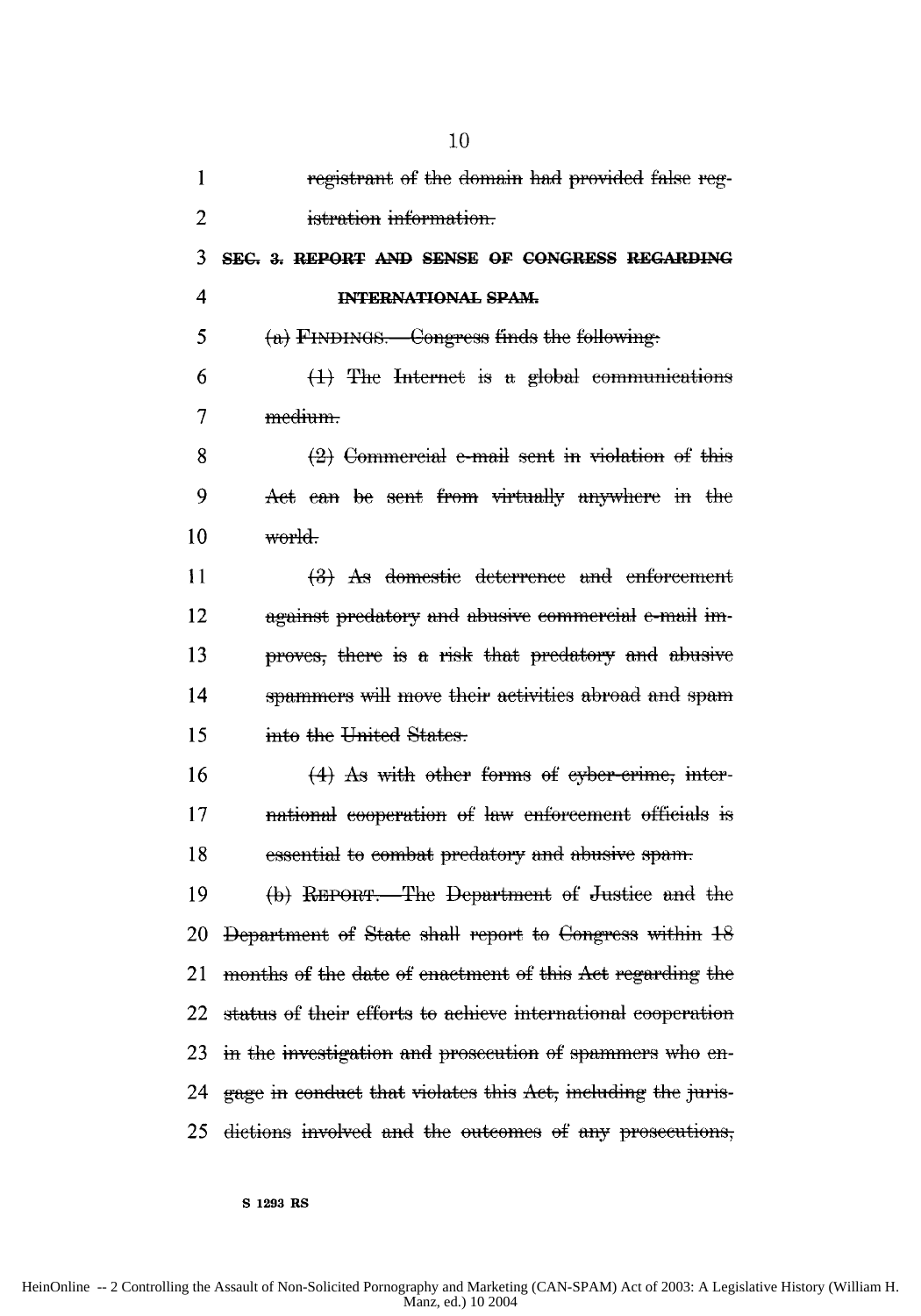1 and any recommendations for addressing predatory and 2 abusive spam sent to the United States from other countries. 3

11

 $\overline{\mathbf{4}}$ (e) SENSE OF CONGRESS. It is the sense of Con-5 gress that the Department of Justice and the Department 6 of State, as part of their efforts to improve investigation and prosecution of international cyber-crime, should work 7 through international fora for the cooperation of other 8 countries in investigating and prosecuting predatory and 9 10 abusive spammers who engage in conduct that violates this 11 Aet.

12 **SECTION 1. SHORT TITLE.** 

This Act may be cited as the "Criminal Spam Act of 13  $14\ \ 2003$ ".

15 SEC. 2. PROHIBITION AGAINST PREDATORY AND ABUSIVE 16 COMMERCIAL E-MAIL.

 $17$ (a) OFFENSE.

18  $(1)$  IN GENERAL.—Chapter 47 of title 18, United 19 States Code, is amended by adding at the end the fol-

20 lowing new section:

21 "§1037. Fraud and related activity in connection with 22 electronic mail "(a) IN GENERAL.—Whoever, in or affecting interstate 23

24 or foreign commerce, knowingly-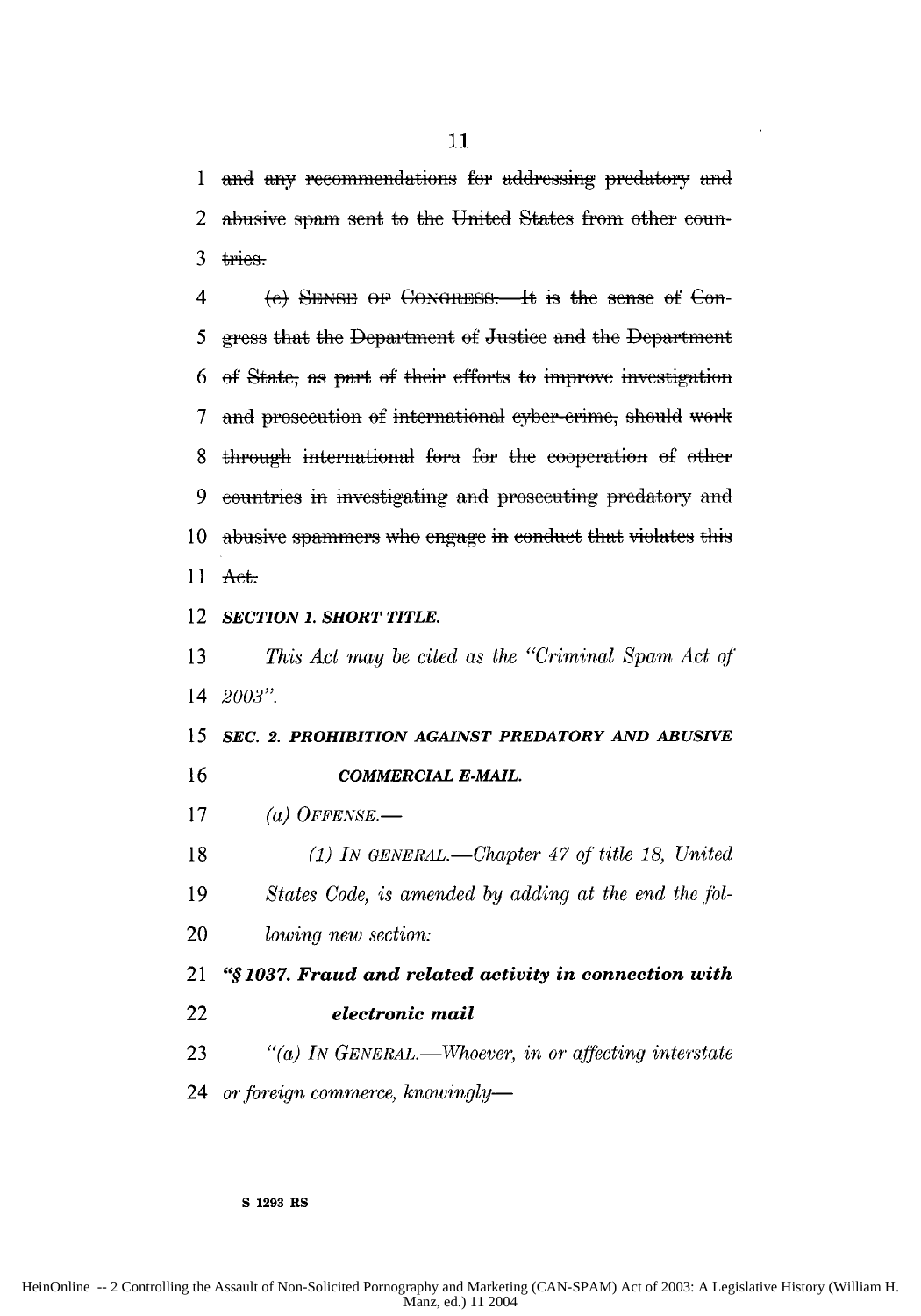*"(1) accesses a protected computer without au-thorization, and intentionally initiates the trans-mission of multiple commercial electronic mail mes-4 sages from or through such computer;*

*5 "(2) uses a protected computer to relay or re-6 transmit multiple commercial electronic mail mes-7 sages, with the intent to deceive or mislead recipients, 8 or any Internet access service, as to the origin of such messages;*

**10**  $(3)$  falsifies header information in multiple *commercial electronic mail messages and inten-tionally initiates the transmission qf such messages;*

"(4) *registers, using information that falsifies the identity of the actual registrant, for 5 or more elec-15 tronic mail accounts or online user accounts or 2 or more domain names, and intentionally initiates the transmission of multiple commercial electronic mail messages from any combination* of *such accounts or domain names; or*

*"(5) jalsely represents the right to use 5 or more Internet protocol addresses, and intentionally initi-ates the transmission of' multiple commercial elec-tronic mail messages from such addresses*;

*or conspires to do so, shall be punished as provided in sub-section (b).*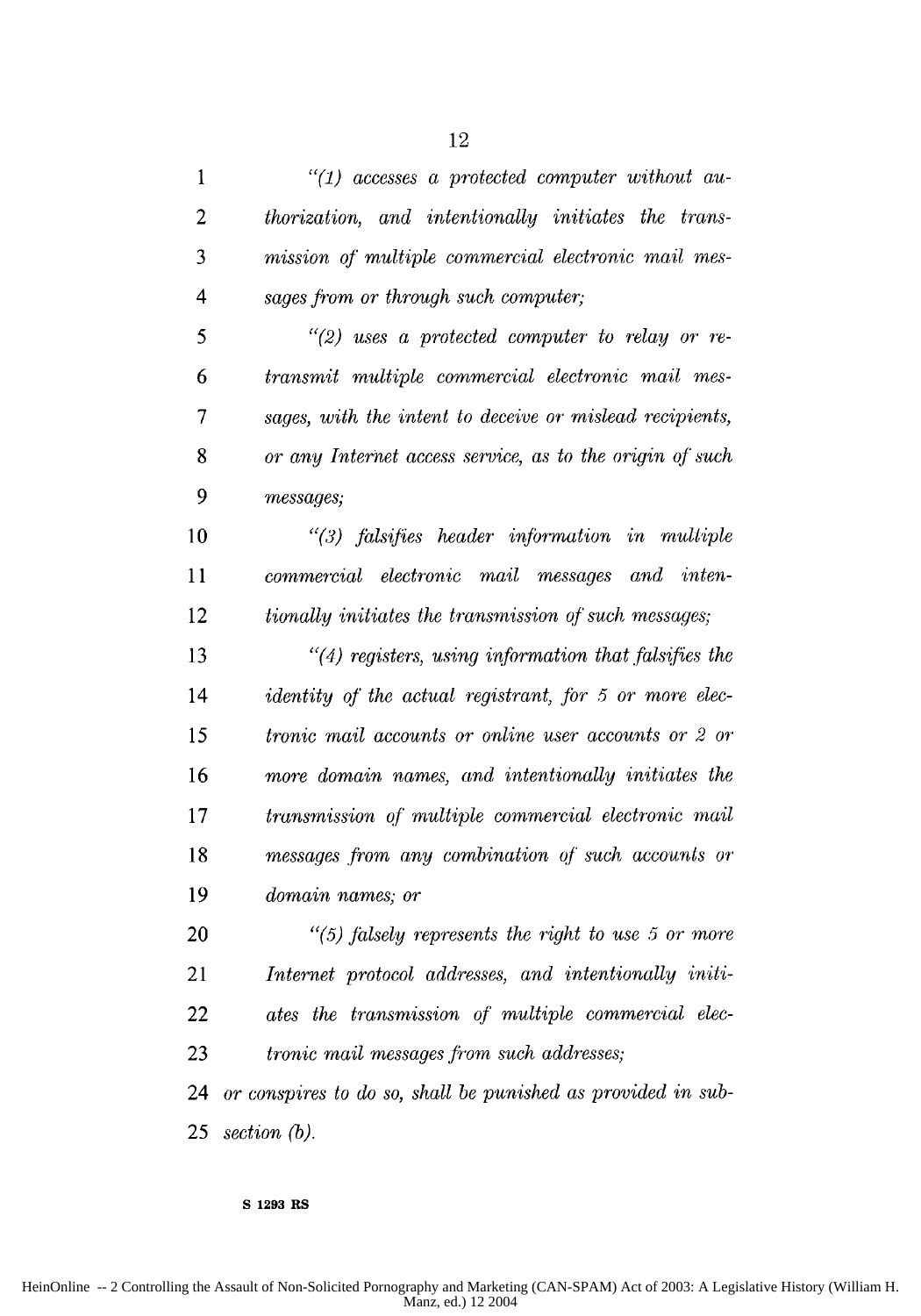| $\mathbf{1}$   | "(b) PENALTIES.—The punishment for an offense          |
|----------------|--------------------------------------------------------|
| $\overline{2}$ | under subsection (a) is—                               |
| 3              | $\lq(1)$ a fine under this title, imprisonment for not |
| 4              | more than 5 years, or both, if-                        |
| 5              | $\lq (A)$ the offense is committed in furtherance      |
| 6              | of any felony under the laws of the United States      |
| 7              | or of any State; or                                    |
| 8              | $H(B)$ the defendant has previously been con-          |
| 9              | victed under this section or section 1030, or          |
| 10             | under the law of any State for conduct involving       |
| 11             | the transmission of multiple commercial elec-          |
| 12             | tronic mail messages or unauthorized access to a       |
| 13             | computer system;                                       |
| 14             | $\lq(2)$ a fine under this title, imprisonment for not |
| 15             | more than 3 years, or both, if-                        |
| 16             | $"(A)$ the offense is an offense under sub-            |
| 17             | section $(a)(1);$                                      |
| 18             | $\lq\lq(B)$ the offense is an offense under sub-       |
| 19             | section $(a)(4)$ and involved 20 or more falsified     |
| 20             | electronic mail or online user account registra-       |
| 21             | tions, or 10 or more falsified domain name reg-        |
| 22             | <i>istrations</i> ;                                    |
| 23             | $"$ (C) the volume of electronic mail messages         |
| 24             | transmitted in furtherance of the offense exceeded     |
| 25             | $2,500$ during any 24-hour period, 25,000 during       |

 $\mathcal{L}_{\mathcal{A}}$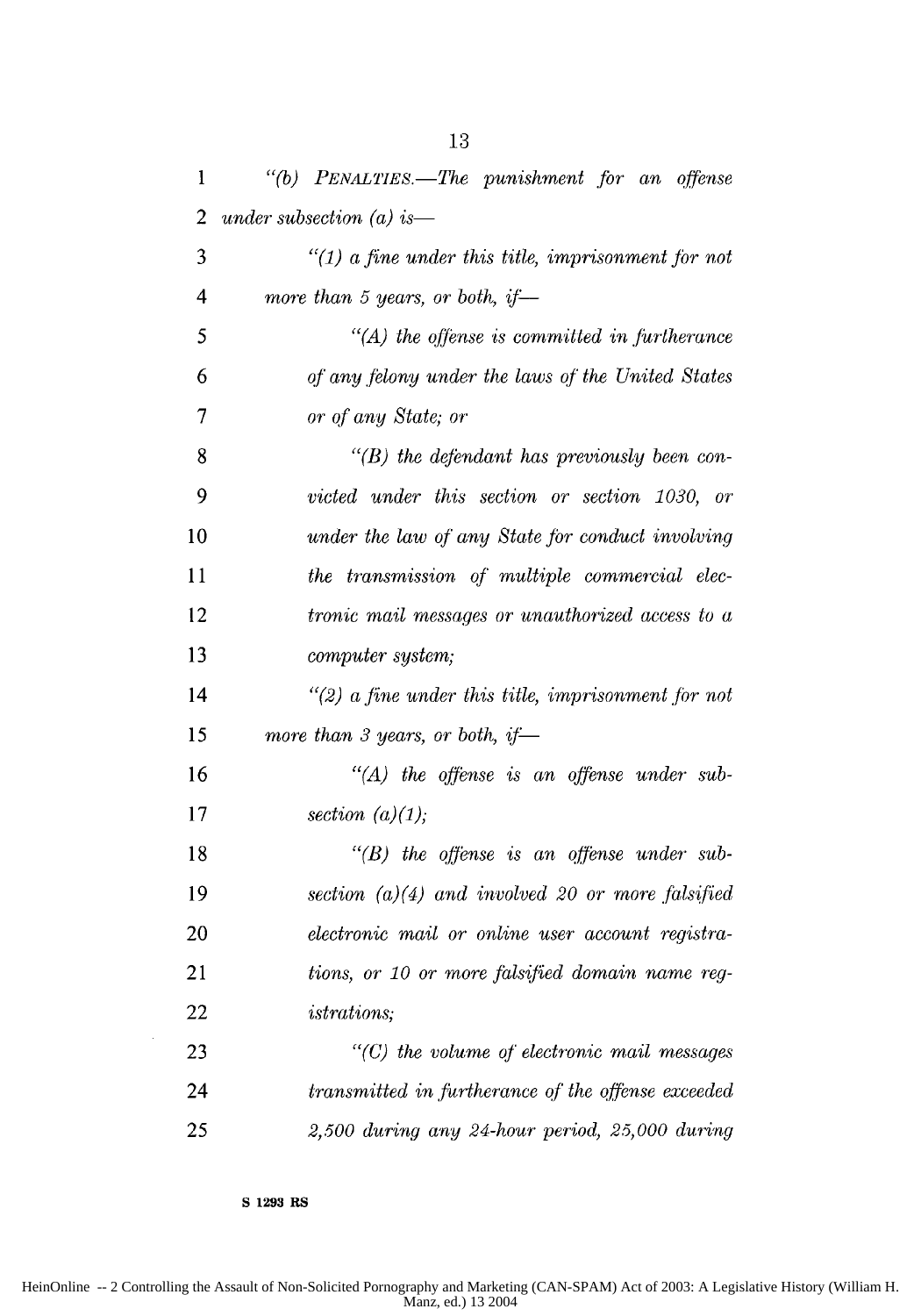| Ŧ              | any 30-day period, or 250,000 during any 1-             |
|----------------|---------------------------------------------------------|
| 2              | year period;                                            |
| 3              | $"(D)$ the offense caused loss to 1 or more             |
| $\overline{4}$ | persons aggregating \$5,000 or more in value            |
| 5              | during any 1-year period;                               |
| 6              | " $(E)$ as a result of the offense any indi-            |
| 7              | vidual committing the offense obtained anything         |
| 8              | of value aggregating \$5,000 or more during any         |
| 9              | 1-year period; or                                       |
| 10             | $H(F)$ the offense was undertaken by the de-            |
| 11             | fendant in concert with 3 or more other persons         |
| 12             | with respect to whom the defendant occupied a           |
| 13             | position of organizer or leader; and                    |
| 14             | $\lq(3)$ a fine under this title or imprisonment for    |
| 15             | not more than 1 year, or both, in any other case.       |
| 16             | "(c) FORFEITURE.-                                       |
| 17             | "(1) IN GENERAL.—The court, in imposing sen-            |
| 18             | tence on a person who is convicted of an offense under  |
| 19             | this section, shall order that the defendant forfeit to |
| 20             | the United States-                                      |
| 21             | $\lq (A)$ any property, real or personal, consti-       |
| 22             | tuting or traceable to gross proceeds obtained          |
| 23             | from such offense; and                                  |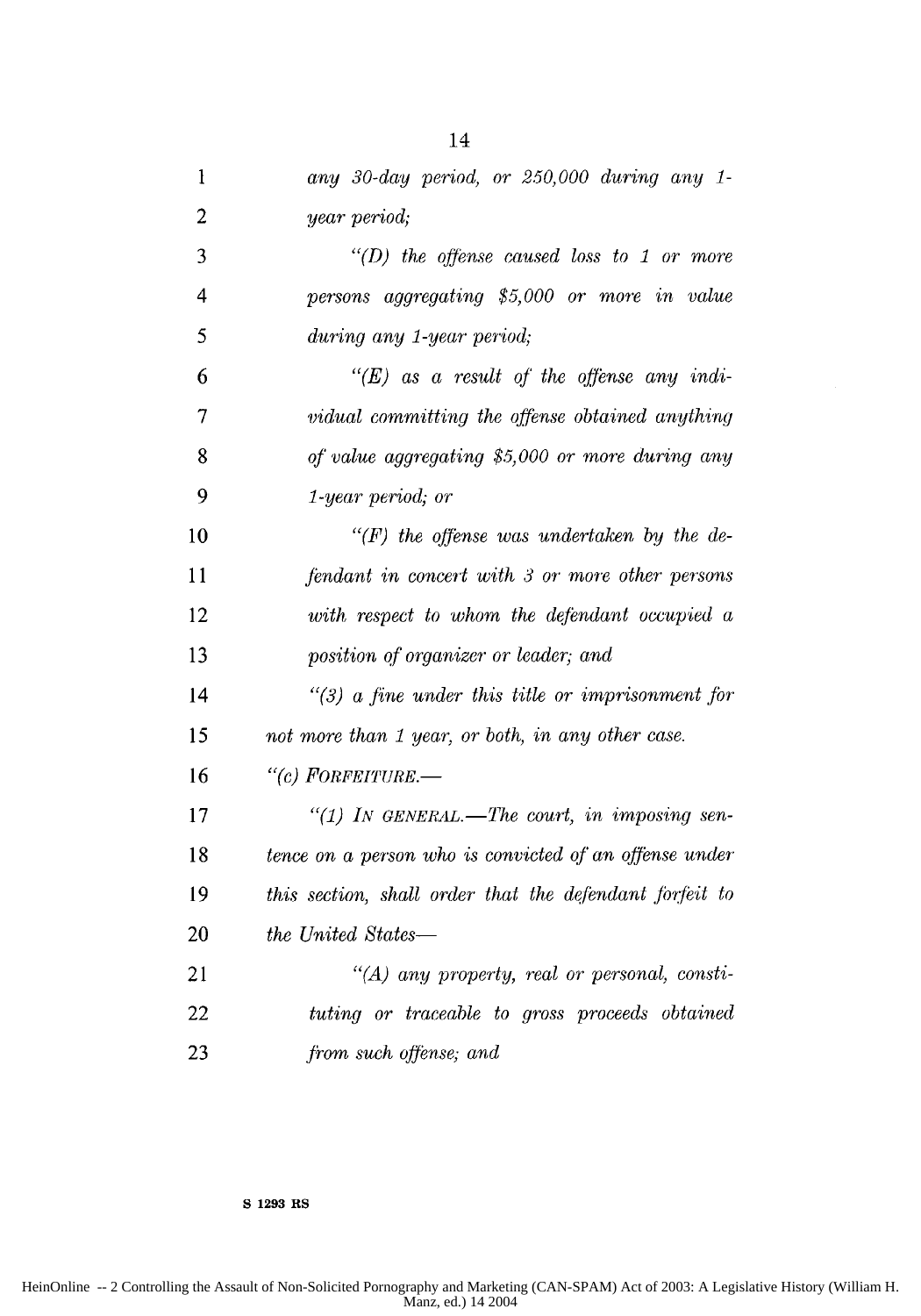| 1  | $\lq\lq(B)$ any equipment, software, or other tech-       |
|----|-----------------------------------------------------------|
| 2  | nology used or intended to be used to commit or           |
| 3  | to facilitate the commission of such offense.             |
| 4  | "(2) PROCEDURES.—The procedures set forth in              |
| 5  | section 413 of the Controlled Substances Act (21          |
| 6  | U.S.C. 853), other than subsection $(d)$ of that section, |
| 7  | and in Rule 32.2 of the Federal Rules of Criminal         |
| 8  | Procedure, shall apply to all stages of a criminal for-   |
| 9  | feiture proceeding under this section.                    |
| 10 | "(d) CIVIL REMEDIES.-                                     |
| 11 | $``(1)$ IN GENERAL.—The Attorney General, or              |
| 12 | any person engaged in the business of providing an        |
| 13 | Internet access service to the public aggrieved by rea-   |
| 14 | son of a violation of subsection $(a)$ , may commence a   |
| 15 | civil action against the violator in any appropriate      |
| 16 | United States District Court for the relief set forth in  |
| 17 | paragraphs $(2)$ and $(3)$ . No action may be brought     |
| 18 | under this subsection unless such action is begun         |
| 19 | within 2 years of the date of the act which is the basis  |
| 20 | for the action.                                           |
| 21 | "(2) ATTORNEY GENERAL ACTION.—In an action                |

*by the Attorney General under paragraph (1), the court may award appropriate relief including tern-porary, preliminary, or permanent injunctive relief The court may also assess a* civil *penalty* in *an*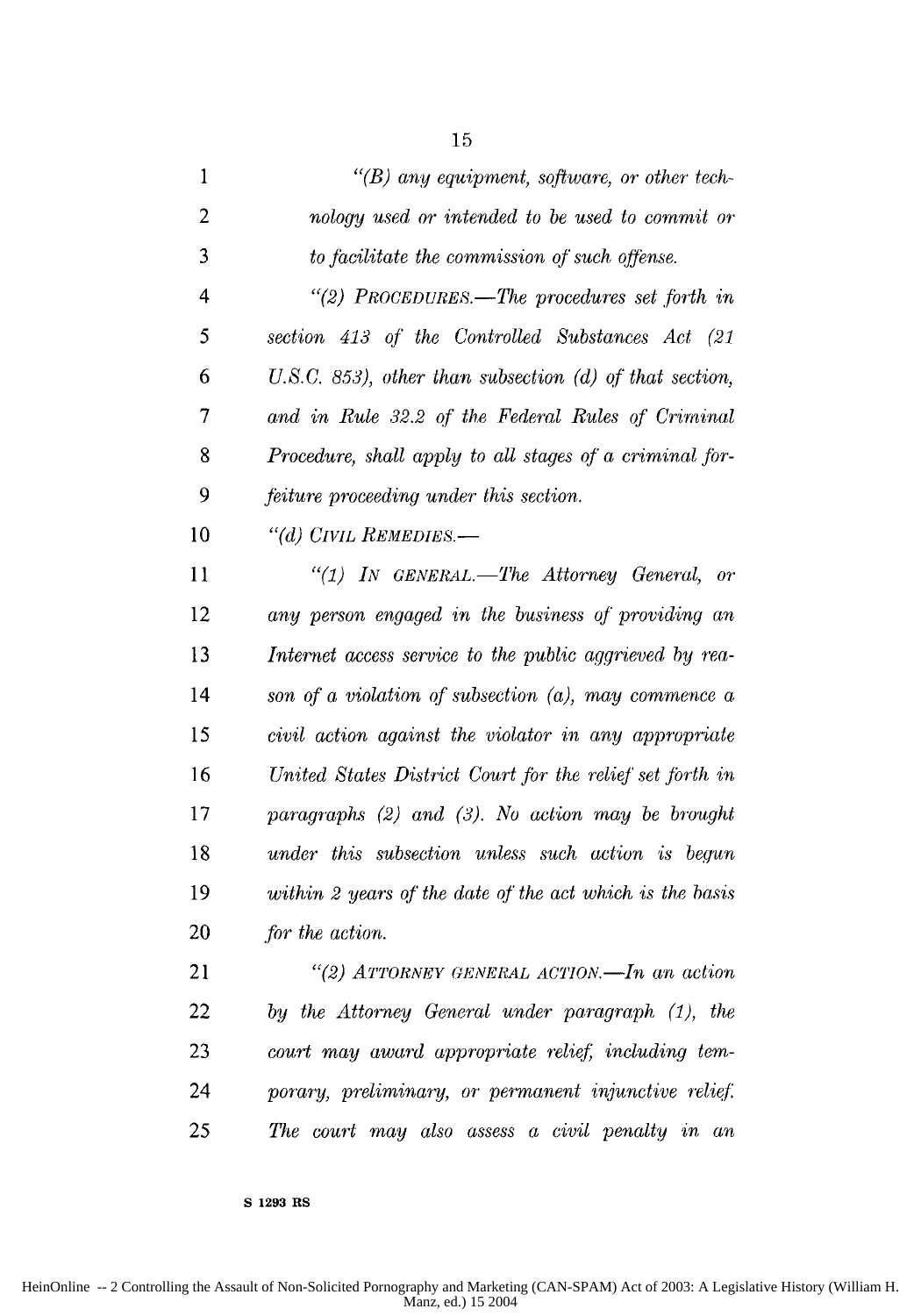| 1              | amount not exceeding \$25,000 per day of violation, or      |
|----------------|-------------------------------------------------------------|
| $\overline{2}$ | not less than \$2 or more than \$8 per electronic mail      |
| 3              | message initiated in violation of subsection $(a)$ , as the |
| 4              | court considers just.                                       |
| 5              | "(3) OTHER ACTIONS. In any other action                     |
| 6              | under paragraph $(1)$ , the court may award appro-          |
| 7              | priate relief, including temporary, preliminary, or         |
| 8              | permanent injunctive relief, and damages in an              |
| 9              | amount equal to the greater of $-$                          |
| 10             | $\lq (A)$ the actual damages suffered by the                |
| 11             | Internet access service as a result of the viola-           |
| 12             | tion, and any receipts of the violator that are at-         |
| 13             | tributable to the violation and are not taken into          |
| 14             | account in computing actual damages; or                     |
| 15             | "(B) statutory damages in the sum of                        |
| 16             | \$25,000 per day of violation, or not less than \$2         |
| 17             | or more than \$8 per electronic mail message ini-           |
| 18             | tiated in violation of subsection $(a)$ , as the court      |
| 19             | considers just.                                             |
| 20             | "(e) DEFINITIONS.—In this section:                          |
| 21             | "(1) COMMERCIAL ELECTRONIC<br>MAIL<br>MES-                  |
| 22             | SAGE.—The term 'commercial electronic mail mes-             |
| 23             | sage' means any electronic mail message the primary         |
| 24             | purpose of which is the commercial advertisement or         |
| 25             | promotion of a commercial product or service (includ-       |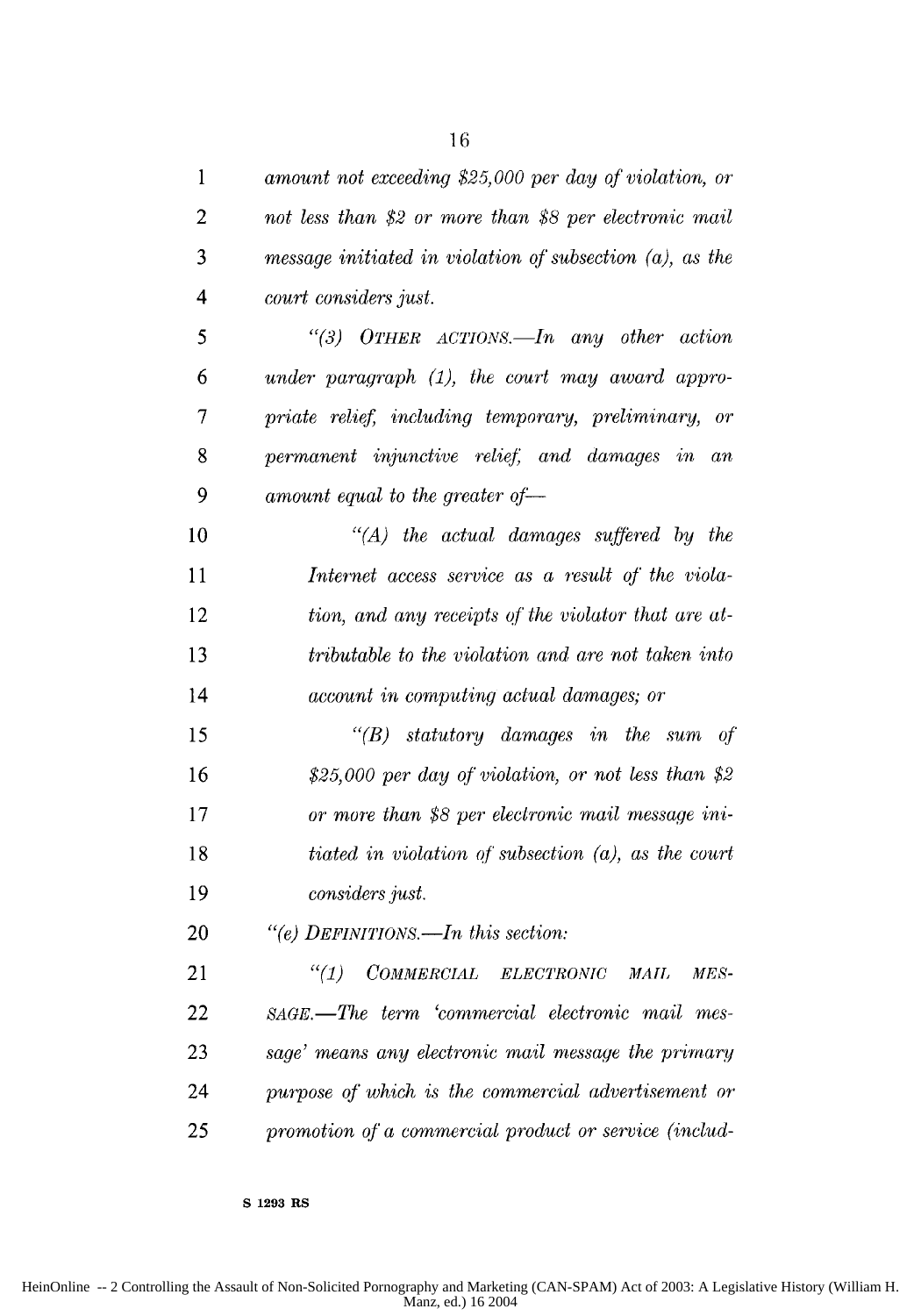*ing content on an Internet website or online site oper-ated jbr a commercial purpose).*

*"(2) COMPUTER AND PROTECTED COMPUTER.- The terms 'computer' and 'protected computer' have 5 the meaning given those terms in section 1030(e) of 6 this title.*

*"(3) DoMiAIN NAME.-The term 'domain name' means any alphanumeric designation which is reg-9 istered with or assigned by any domain name reg-istrar, domain name registry, or other domain name 11 registration authority, and that is included in an electronic mail message.*

*"(4) HEADER INFOAiATION.-The term 'header infofmation' means the source, destination, and rout-15 ing injbrmation attached to an electronic mail mes-sage, including the originating domain name, the originating electronic mail address, and technical in-formation that authenticates the sender of an elec-tronic mail message fbr network* security or *network management purposes.*

*"(5) INITIATE.-The term 'initiate' means to originate an electronic mail message or to procure the origination of such message, regardless of whether the message reaches its intended recipients, and does not include the actions of an Internet access service used*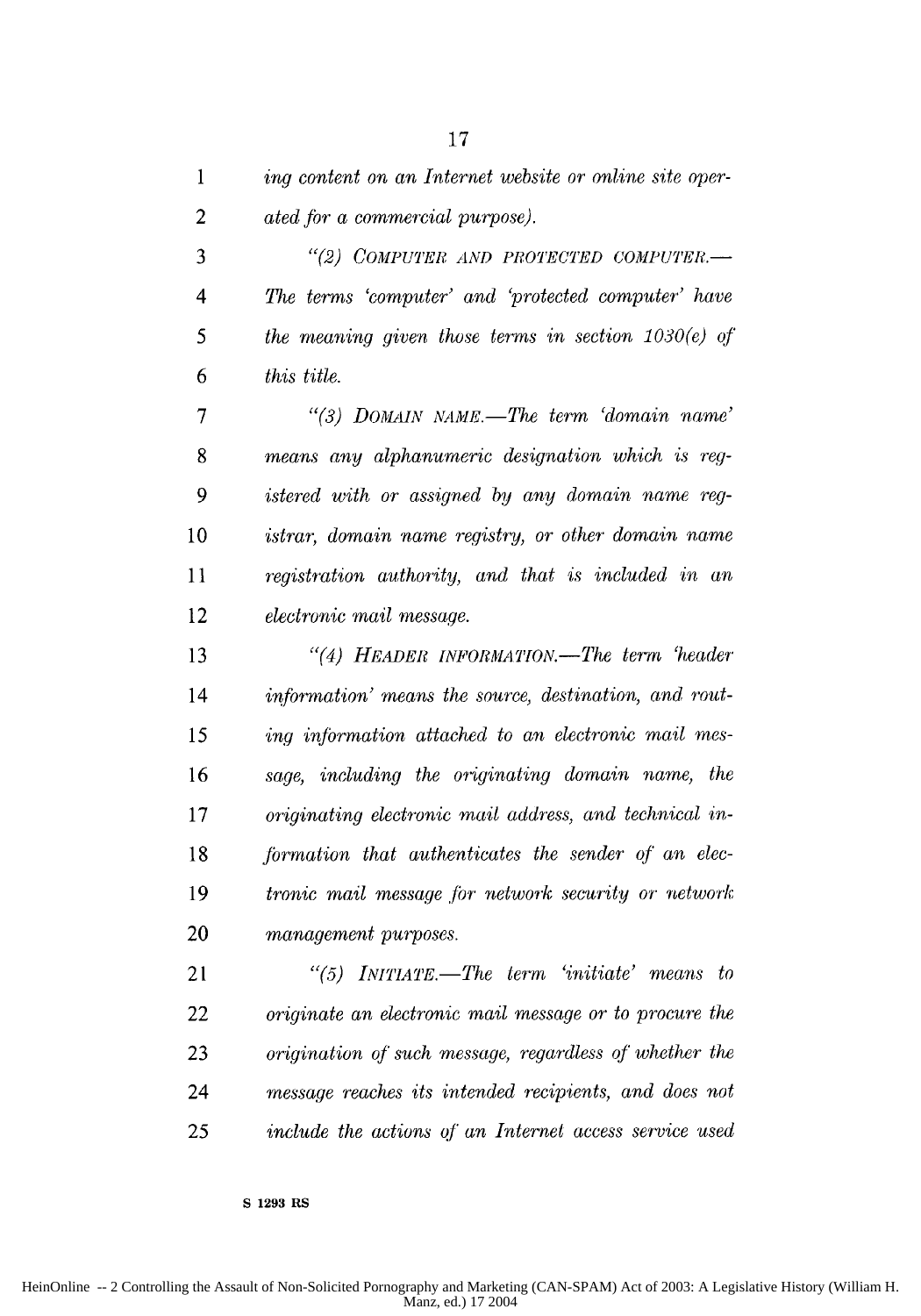| 1              | by another person for the transmission of an elec-                               |
|----------------|----------------------------------------------------------------------------------|
| $\overline{2}$ | tronic mail message for which another person has                                 |
| 3              | provided and selected the recipient electronic mail ad-                          |
| 4              | dresses.                                                                         |
| 5              | "(6) INTERNET ACCESS SERVICE.—The term                                           |
| 6              | Internet access service' has the meaning given that                              |
| 7              | term in section 231(e)(4) of the Communications Act                              |
| 8              | of 1934 (47 U.S.C. 231 $(e)(4)$ ).                                               |
| 9              | $\lq(7)$ LOSS.—The term 'loss' has the meaning                                   |
| 10             | given that term in section $1030(e)$ of this title.                              |
| 11             | "(8) MESSAGE.—The term 'message' means each                                      |
| 12             | electronic mail message addressed to a discrete ad-                              |
| 13             | dressee.                                                                         |
| 14             | $"(9)$ MULTIPLE.—The term 'multiple' means                                       |
| 15             | more than 100 electronic mail messages during a 24-                              |
| 16             | hour period, more than 1,000 electronic mail messages                            |
| 17             | during a 30-day period, or more than 10,000 elec-                                |
| 18             | <i>tronic mail messages during a 1-year period.</i> ".                           |
| 19             | CONFORMING AMENDMENT.—The chapter<br>(2)                                         |
| 20             | analysis for chapter 47 of title 18, United States                               |
| 21             | Code, is amended by adding at the end the following:                             |
|                | "Sec.<br>"1037. Fraud and related activity in connection with electronic mail.". |
| 22             | (b) UNITED STATES SENTENCING COMMISSION.-                                        |
| 23             | DIRECTIVE.-Pursuant to its<br>authority<br>(1)                                   |
| 24             | under section $994(p)$ of title 28, United States Code,                          |
|                |                                                                                  |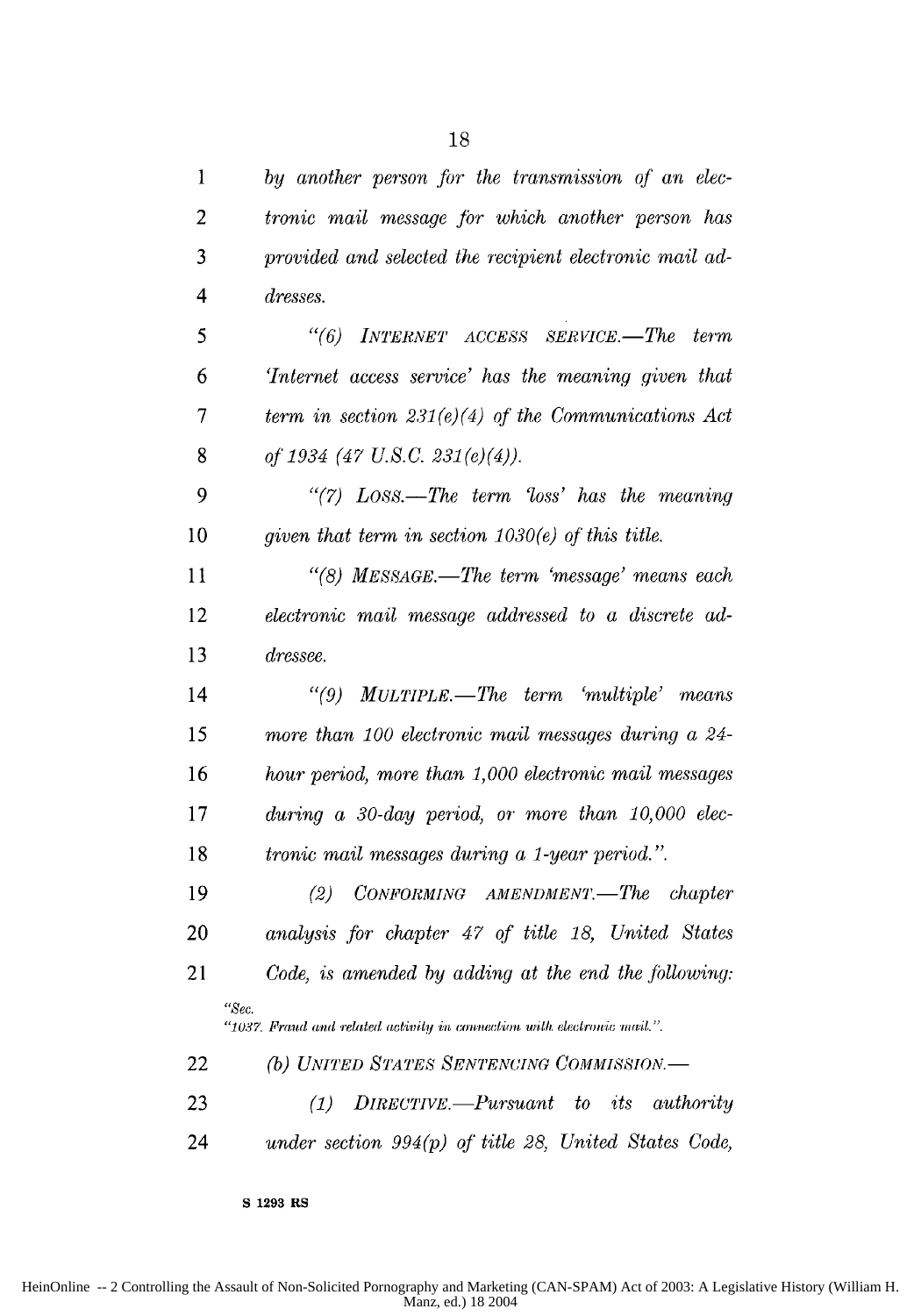| 1              | and in accordance with this section, the United States        |
|----------------|---------------------------------------------------------------|
| $\overline{2}$ | Sentencing Commission shall review and, as appro-             |
| 3              | priate, amend the sentencing guidelines and policy            |
| 4              | statements to provide appropriate penalties for viola-        |
| 5              | tions of section 1037 of title 18, United States Code,        |
| 6              | as added by this section.                                     |
| 7              | (2) REQUIREMENTS.—In carrying out this sub-                   |
| 8              | section, the Sentencing Commission shall consider             |
| 9              | providing sentencing enhancements for those convicted         |
| 10             | under section 1037 of title 18, United States Code,           |
| 11             | $who-$                                                        |
| 12             | $obtained \quad electronic \quad mail \quad addresses$<br>(A) |
| 13             | $through\ improper\ means, \ including-$                      |
| 14             | (i) harvesting electronic mail addresses                      |
| 15             | of the users of a website, proprietary service,               |
| 16             | or other online public forum operated by                      |
| 17             | another person, without the authorization of                  |
| 18             | such person; and                                              |
| 19             | randomly generating electronic<br>(ii)                        |
| 20             | mail addresses by computer; or                                |
| 21             | $(B)$ knew that the commercial electronic                     |
| 22             | mail messages involved in the offense contained               |
| 23             | or advertised an Internet domain for which the                |
| 24             | registrant of the domain had provided false reg-              |
| 25             | istration information.                                        |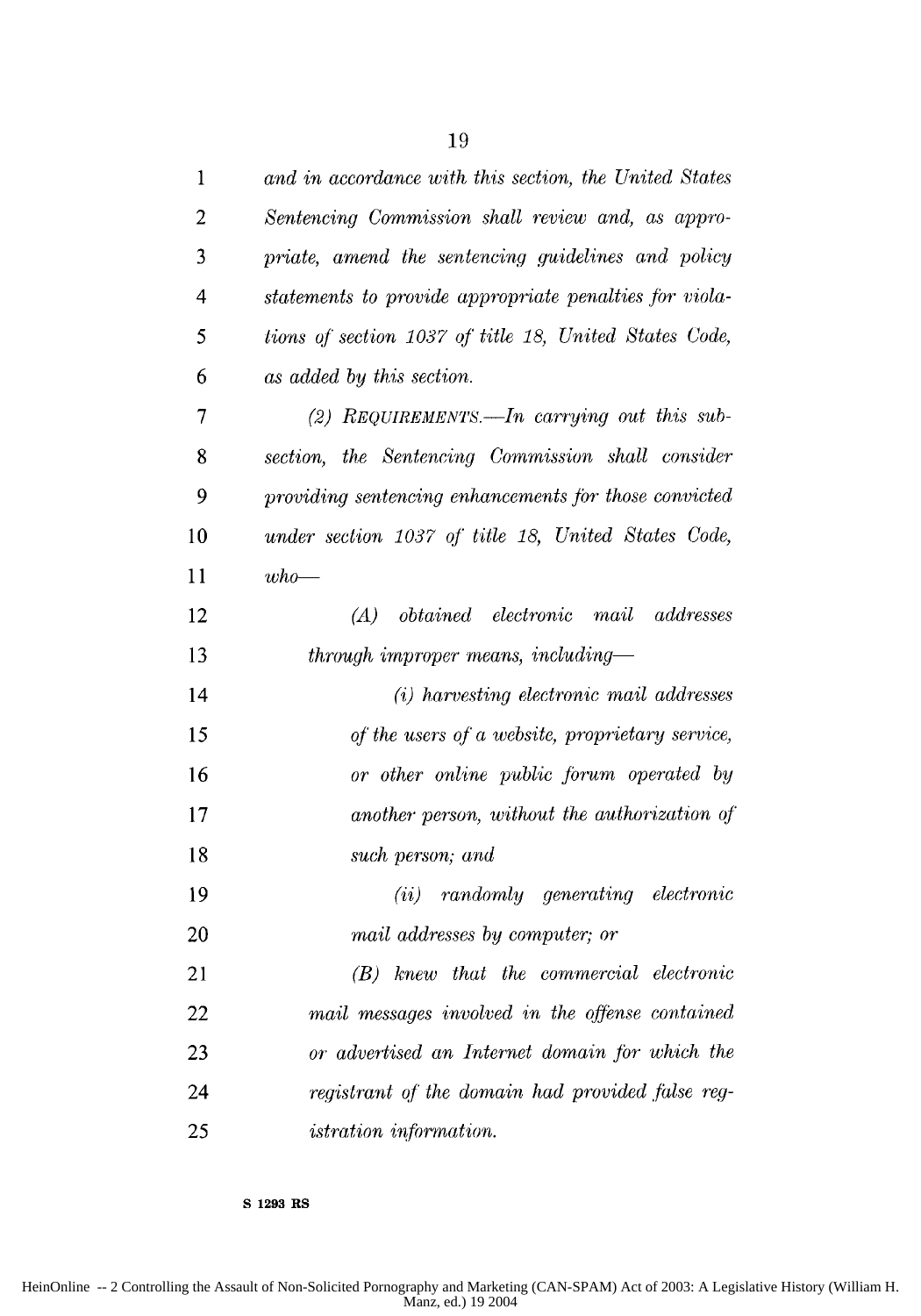*SEC. 3. REPORT AND SENSE OF CONGRESS REGARDING INTERNATIONAL SPAM. (a) FINDINGS.-Congress finds the following: (1) The Internet is a global communications me-5 dium. 6 (2) Commercial e-mail sent in violation of this 7 Act can be sent from virtually anywhere in the world.* **(3)** *As domestic deterrence and entfbrcement against predatory and abusive commercial e-mail im-proves, there is a risk that predatory and abusive spammers will move their activities abroad and spain into the United States.* 13 (4) As with other forms of cyber-crime, inter-*national cooperation of law enfbrcement qfficials is essential to combat predatory and abusive spar. (b) REPORT.—The Department of Justice and the De-partment of State shall report to Congress within 18 months of the date of enactment of this Act regarding the status* 19 of their efforts to achieve international cooperation in the *investigation and prosecution of spammers who engage in conduct that violates this Act, including the jurisdictions involved and the outcomes of any prosecutions, and any rec-ommendations for addressing predatory and abusive spam sent to the United States from other countries. (c) SENSE OF CONGRESS.—It is the sense of Congress that the Department of Justice and the Department of'*

**S 1293** RS

HeinOnline -- 2 Controlling the Assault of Non-Solicited Pornography and Marketing (CAN-SPAM) Act of 2003: A Legislative History (William H. Manz, ed.) 20 2004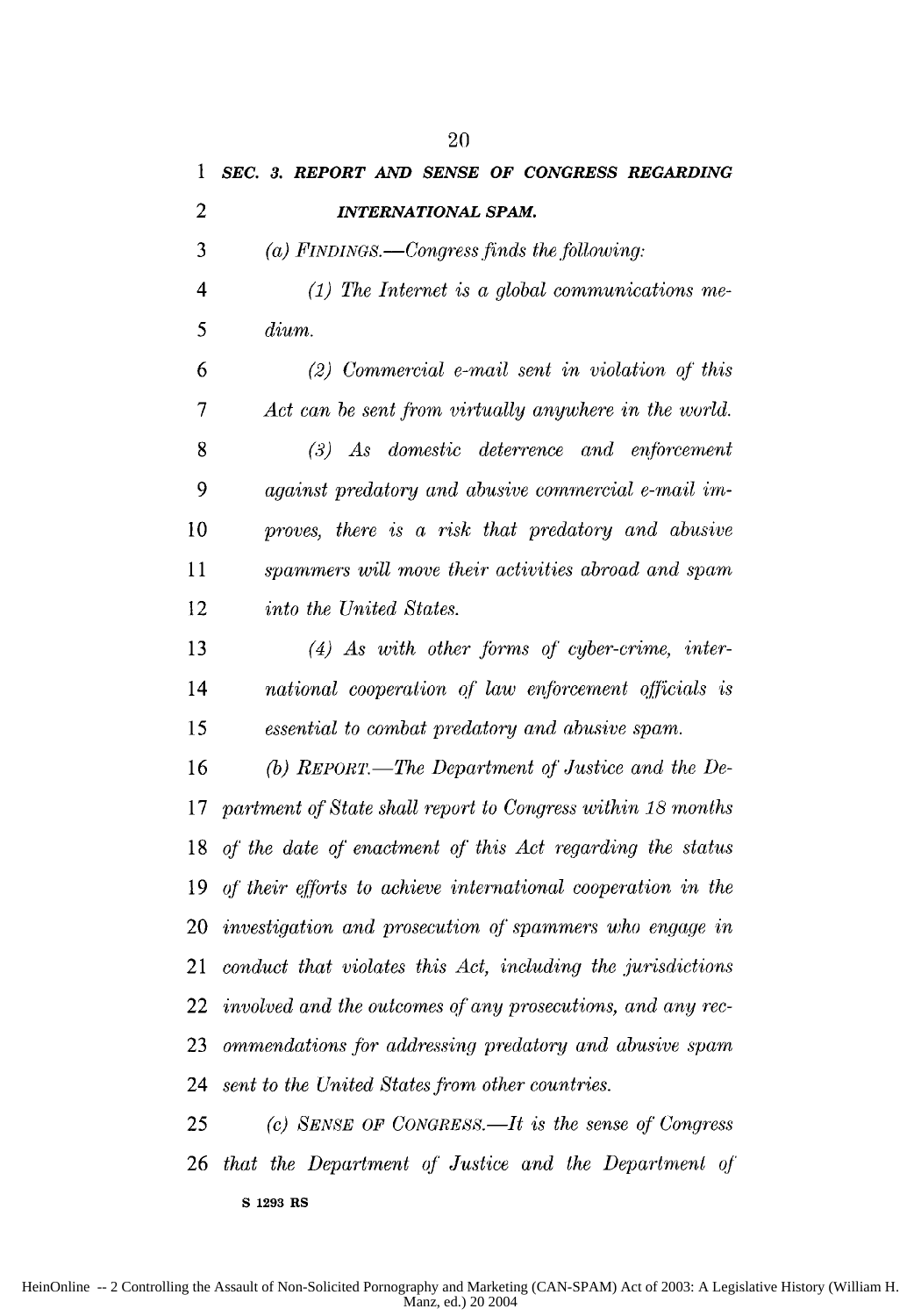*State, as part qf their efforts to improve investigation and prosecution of international cyber-crime, should work* 3 through international fora for the cooperation of other coun-*tries in investigating and prosecuting predatory and abu-sive spammers who engage in conduct that violates this Act.*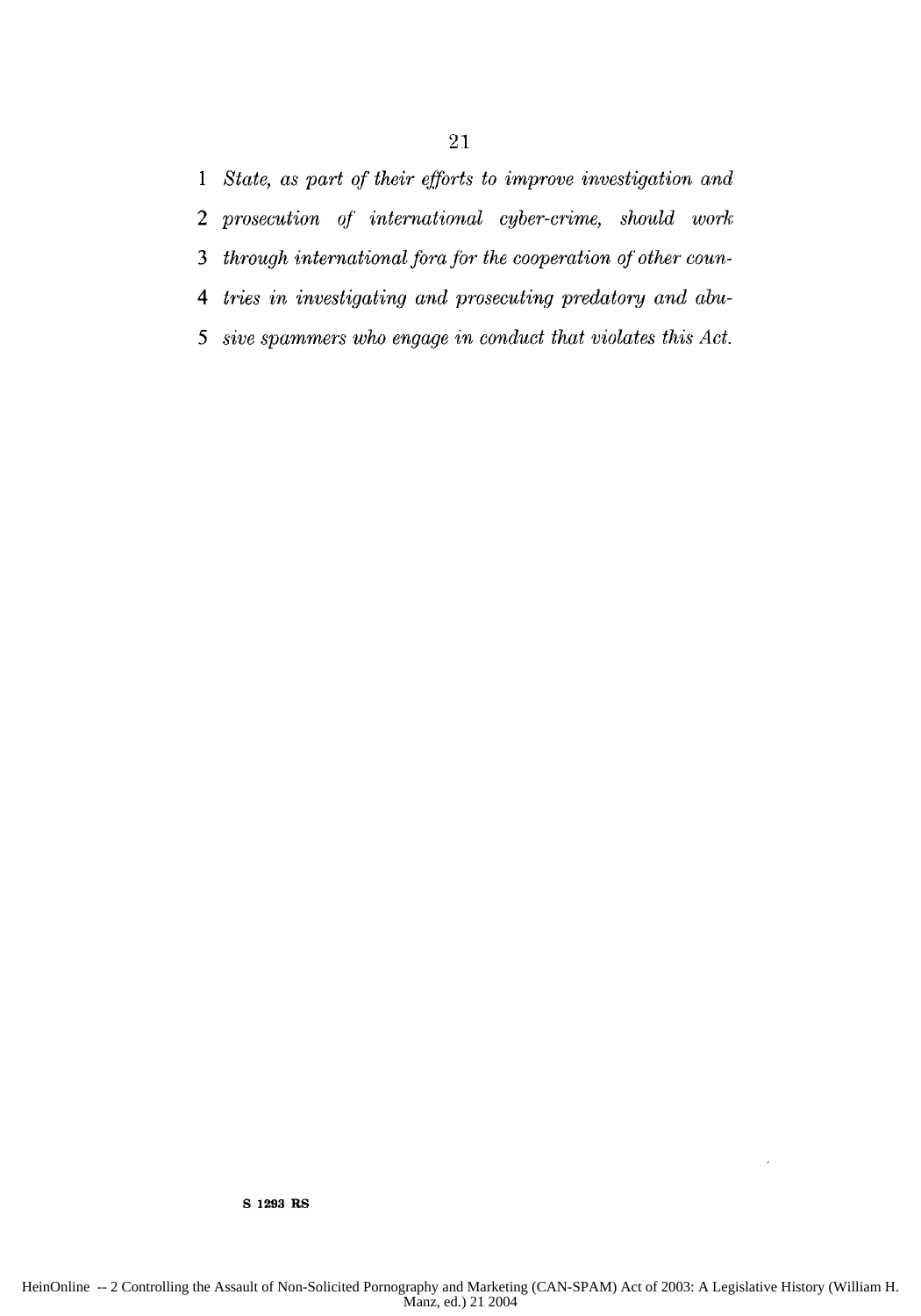HeinOnline -- 2 Controlling the Assault of Non-Solicited Pornography and Marketing (CAN-SPAM) Act of 2003: A Legislative History (William H. Manz, ed.) 22 2004

 $\mathcal{L}^{\mathcal{L}}$ 

 $\ddot{\phantom{a}}$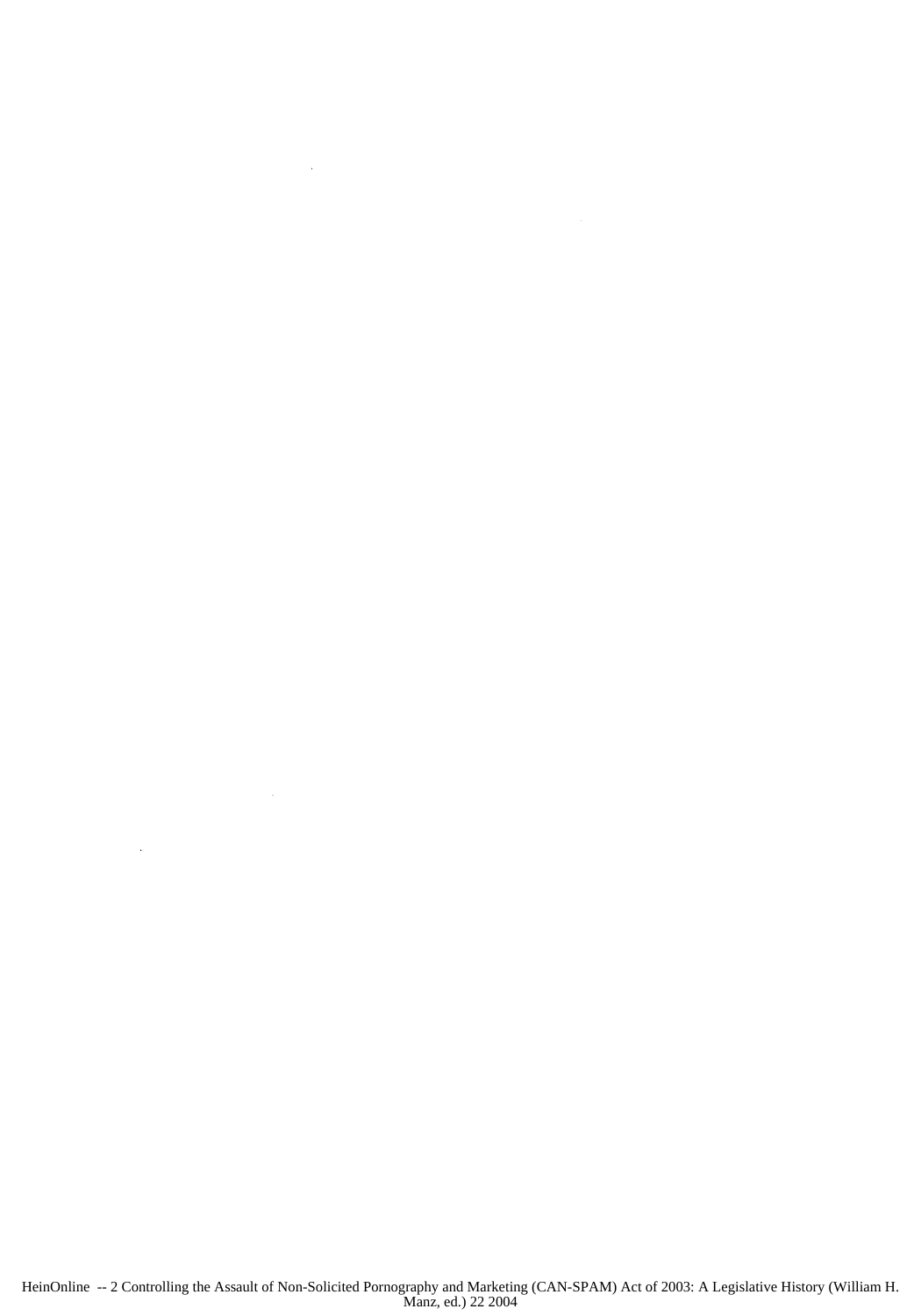### **DOCUMENT NO. 50**

 $\bar{\beta}$ 

 $\mathcal{L}$ 

HeinOnline -- 2 Controlling the Assault of Non-Solicited Pornography and Marketing (CAN-SPAM) Act of 2003: A Legislative History (William H. Manz, ed.) [xxiii] 2004

 $\bar{\beta}$